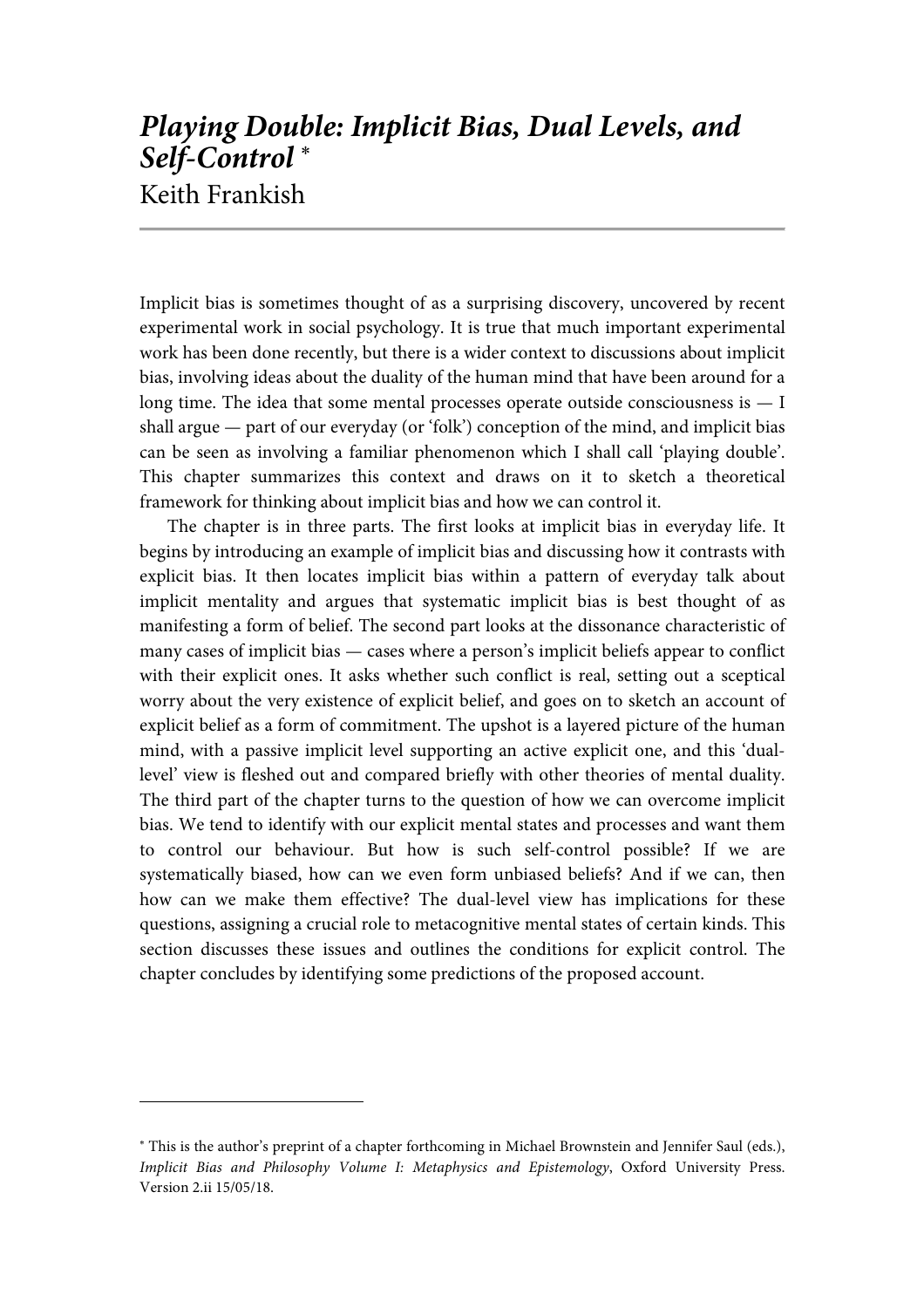# **1. Implicit bias**

 $\overline{a}$ 

#### 1.1 Implicit bias in real life

In the current context, a biased person is one who is disposed to judge others according to a stereotyped conception of their social group (ethnic, gender, class, and so on), rather than by their individual talents. Such a disposition displays bias since it involves a deviation from norms of fairness.<sup>1</sup> A person is *implicitly* biased if their behaviour manifests a stereotyped conception of this kind, even if they do not explicitly endorse the conception and perhaps explicitly reject it. The possibility of such implicit bias is a matter of ethical concern, since it means that bias may persist in an unacknowledged, 'underground' form, even when it has been explicitly repudiated. There is now a large body of evidence for the existence of forms of implicit bias in various experimental settings (see the Introduction to this volume for references).<sup>2</sup> But the broad concern, I take it, is that implicit bias may affect our behaviour and judgements across a range of everyday situations, much as explicit bias might do. Eric Schwitzgebel gives a fictional example of such implicit bias. Juliet is a white American philosophy professor. She knows there is no scientific evidence for racial differences in intelligence, and she argues with sincerity for equality of intelligence, a view which also harmonizes with her liberal outlook on other matters. Yet Juliet's unreflective behaviour and judgements of individuals display systematic racial bias:

When she gazes out on class the first day of each term, she can't help but think that some students look brighter than others — and to her, the black students never look bright. When a black student makes an insightful comment or submits an excellent essay, she feels more surprise than she would were a white or Asian student to do so, even though her black students make insightful comments and submit excellent essays at the same rate as do the others. This bias affects her grading and the way she guides class discussion. (Schwitzgebel, 2010, p.532)

Juliet's spontaneous interactions with non-students display a similar systematic bias. Schwitzgebel notes that there need be no self-deception involved in this. Juliet might be aware that she possesses this bias, and she might even take steps to counteract it, perhaps by trying to be especially generous in her assessment of black students though, as Schwitzgebel observes, such condescension could itself be seen as indirectly manifesting the bias. Although this is a fictional example, it is, in my experience, one that people find readily comprehensible and recognizable, and the experimental data

<sup>&</sup>lt;sup>1</sup> I take fairness to be a norm of rationality as well as a social norm. Some writers would not use the term 'bias' for deviations from merely social norms.

<sup>&</sup>lt;sup>2</sup> It is still unclear what the experimental data tell us about bias in everyday life. There are many different measures of implicit attitudes, which do not correlate well with each other and may be measuring different things (e.g., Bosson et al, 2000; Olson and Fazio, 2003). Moreover, recent metaanalyses suggest that the best-known measure of implicit bias, the Implicit Association Test (IAT) is a poor predictor of real-world ethnic and racial discrimination (Oswald et al., 2013, 2015).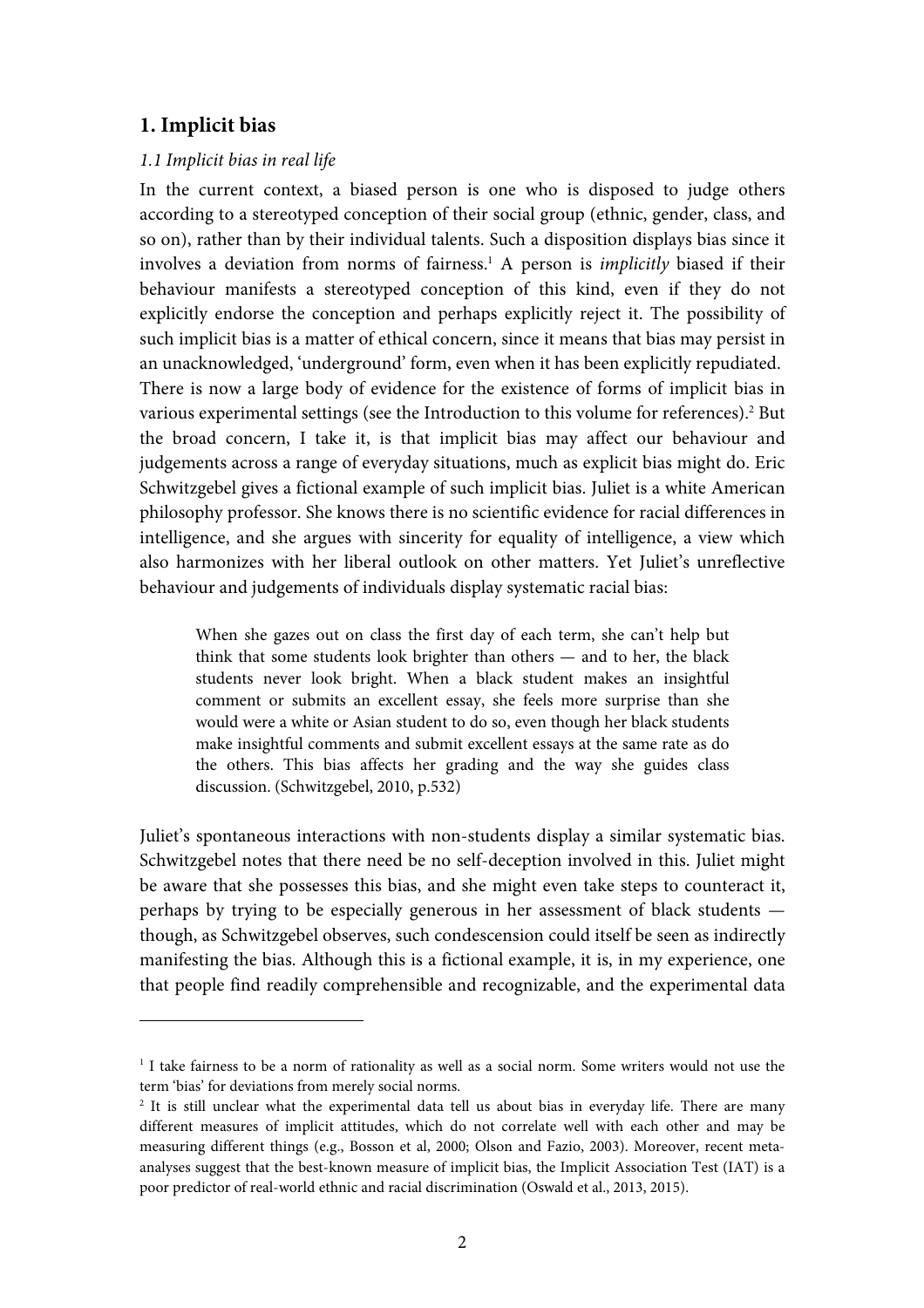are worrying precisely because they suggest that cases like it may be common in real life.

 Can we be more precise about what makes Juliet's bias implicit, and about how implicit bias contrasts with the explicit sort? We might say that Juliet's bias is nonconscious, or unconscious, whereas explicit bias is conscious. This needs qualifying, however. There are different things we might mean by 'conscious', and there are senses in which Juliet's racial bias is conscious. First, as noted, Juliet may be aware of its existence and may consciously think that she is racially prejudiced, though without consciously endorsing the prejudice. It might be better to say that Juliet's bias  $-$  or, rather, the mental state underpinning it  $-$  is not introspectable: she cannot report straight off that she possesses it, as she can report her explicit views, and she becomes aware of it only through observing, or being informed of, its effects on her behaviour. (Even this may be too strong, however; there is evidence that some aspects of implicit attitudes like Juliet's are introspectable; see, e.g., Gawronski et al. 2006; Hahn et al., 2014). Second, though Juliet's bias is evident primarily in behaviour that is not consciously controlled (unreflective behaviour, as I shall call it), it may also reveal itself in behaviour that is consciously controlled (reflective behaviour).<sup>3</sup> It affects her conscious judgements, decisions, and feelings, and Juliet may consciously perform actions that display it — for example, consciously disciplining herself to do her grading. That is, implicitly biased actions may be consciously intended, although they are not consciously intended to be biased.

 This suggests a better characterization of the way in which Juliet's bias is nonconscious: she does not endorse it in her conscious reasoning and decision making. Although Juliet may be conscious of behaving and judging as if there are racial differences in intelligence, she does not consciously think that there are racial differences in intelligence. If that thought occurs to her, she rejects it. This is compatible with her having some introspective awareness of her bias, provided she does not endorse it. By contrast, explicit bias would be bias that is endorsed in conscious deliberation. Thus, whereas implicit bias affects both unreflective behaviour and (some) reflective behaviour, explicit bias manifests itself only in reflective behaviour.

#### 1.2. Implicit bias as belief

 $\overline{a}$ 

The claim that we have implicit mental states runs against a philosophical tradition, often associated with Descartes, that the mind is completely transparent to itself. However, this tradition is not the only one. There is also a long history of theoretical speculation about nonconscious processes (see Frankish and Evans, 2009), and there is a firm commonsense basis to the notion of nonconscious mentality. It is obvious that much of our behaviour is controlled without conscious thought. Think of driving

<sup>&</sup>lt;sup>3</sup> I assume here that there is such a thing as reflective behaviour. I will defend this claim later in the chapter.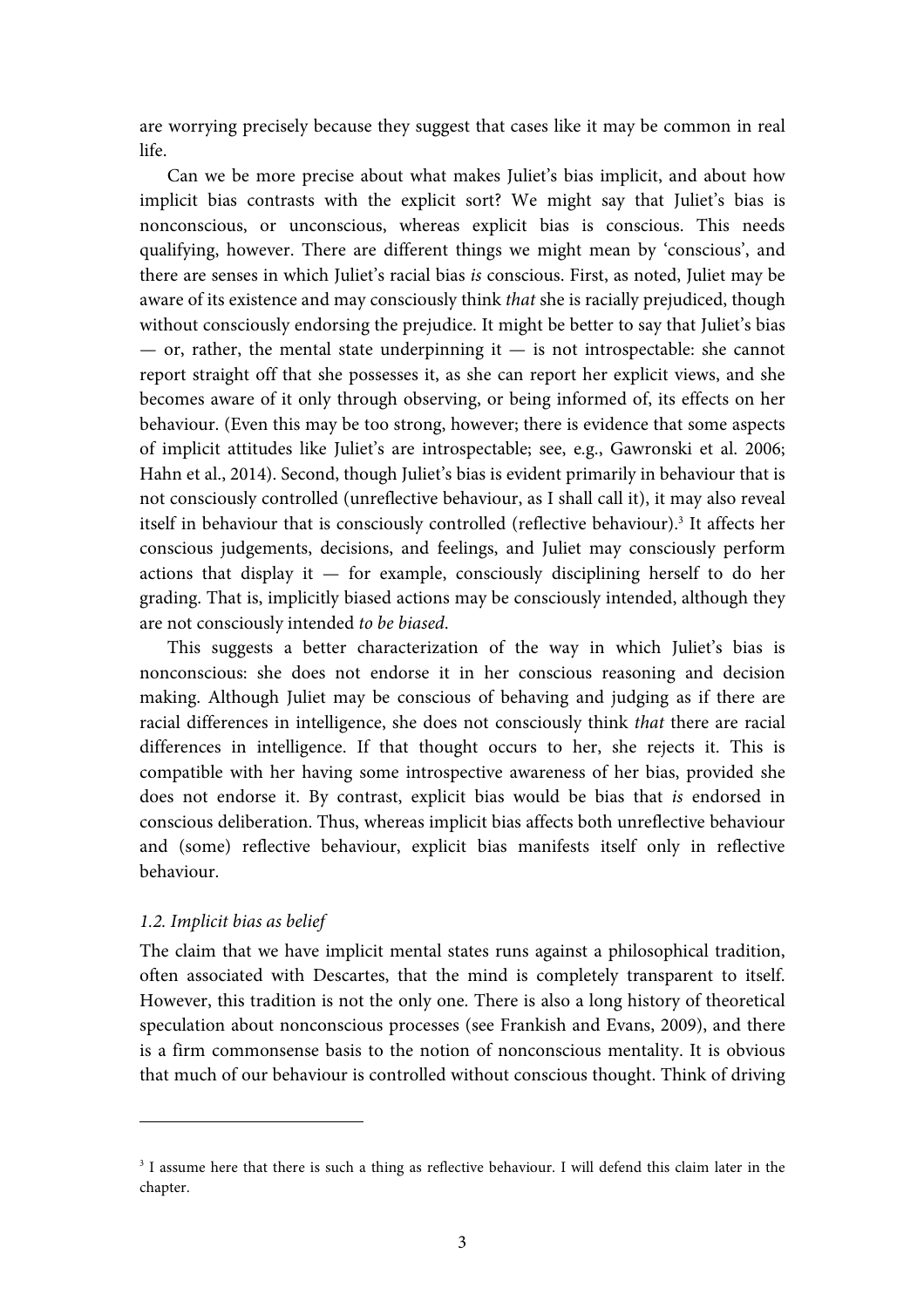a car, playing sports, or conducting a casual conversation. When all is going well, the actions involved are spontaneous and unreflective. Indeed, giving thought to them tends to break the flow and harm performance. This unreflective mode is our default one, and nonconscious processes take care of the bulk of our behaviour.<sup>4</sup>

 Yet this unreflective behaviour is intelligent, in the sense of being responsive to our beliefs and desires, and we would naturally explain it in belief-desire terms. For example, we would explain the way a driver manipulates the controls of their car by reference to their desires to follow a certain route and to obey the traffic laws, together with their beliefs about the workings of the controls, the rules of road, the behaviour of other road users, and so on. And we would expect their behaviour to change if these beliefs and desires changed. That is, unreflective behaviour (or much of it, at any rate) appears to be the product of practical reasoning, rationally responsive to the agent's beliefs and desires. From this perspective, the mental state underpinning Juliet's bias looks like a belief. As Schwitzgebel's description makes clear, the state affects her behaviour in a systematic way, prompting different behaviours in different contexts. Thus, we may suppose that if Juliet wanted to impress a visitor with the quality of discussion in her class, then she would avoid calling on black students to speak, but if she wanted to allow weaker students a chance to shine, then she would give black students preference. A simple association between black people and low intelligence would not affect her behaviour in this way, interacting rationally with her desires and background beliefs. If Juliet behaves like this, then, it seems, she does not merely associate black people with lower intelligence, she believes that black people have lower intelligence. The biasing state is not a rogue influence which distorts her nonconscious practical reasoning but a standard input to that reasoning.<sup>5</sup>

 It is true that not all Juliet's behaviour fits this pattern. Some of her reflective behaviour (in particular, what she says) manifests a different and contradictory belief. We might think that this undermines the belief attribution and conclude that there is no clear answer as to what Juliet believes (this is the moral Schwitzgebel draws; 2010). However, there is another, and I think, more attractive, option. There are numerous dualities in folk psychology, which point to the existence of two distinct forms of belief: an implicit form, which guides thought and behaviour without being consciously recalled, and an explicit form, which requires conscious recall and affects reflective behaviour only (Frankish, 2004). I shall say more about this shortly, but, given this possibility, the conflicting evidence need not undermine the attribution of the biased belief. For the belief may be an implicit one, and the conflicting evidence,

I

<sup>4</sup> Even Descartes allowed that much of our behaviour is the product of nonconscious processes, including such activities as walking and singing 'when these occur without the mind attending to them', though he did not regard these processes as mental (Descartes 1642/1984, p.161).

<sup>&</sup>lt;sup>5</sup> The remarks here concern everyday implicit bias like that displayed by Juliet, but there is abundant evidence that implicitly biased responses exhibited under experimental conditions are also belief-based and can be modified by argument, evidence, and logical considerations; see Mandelbaum, 2015,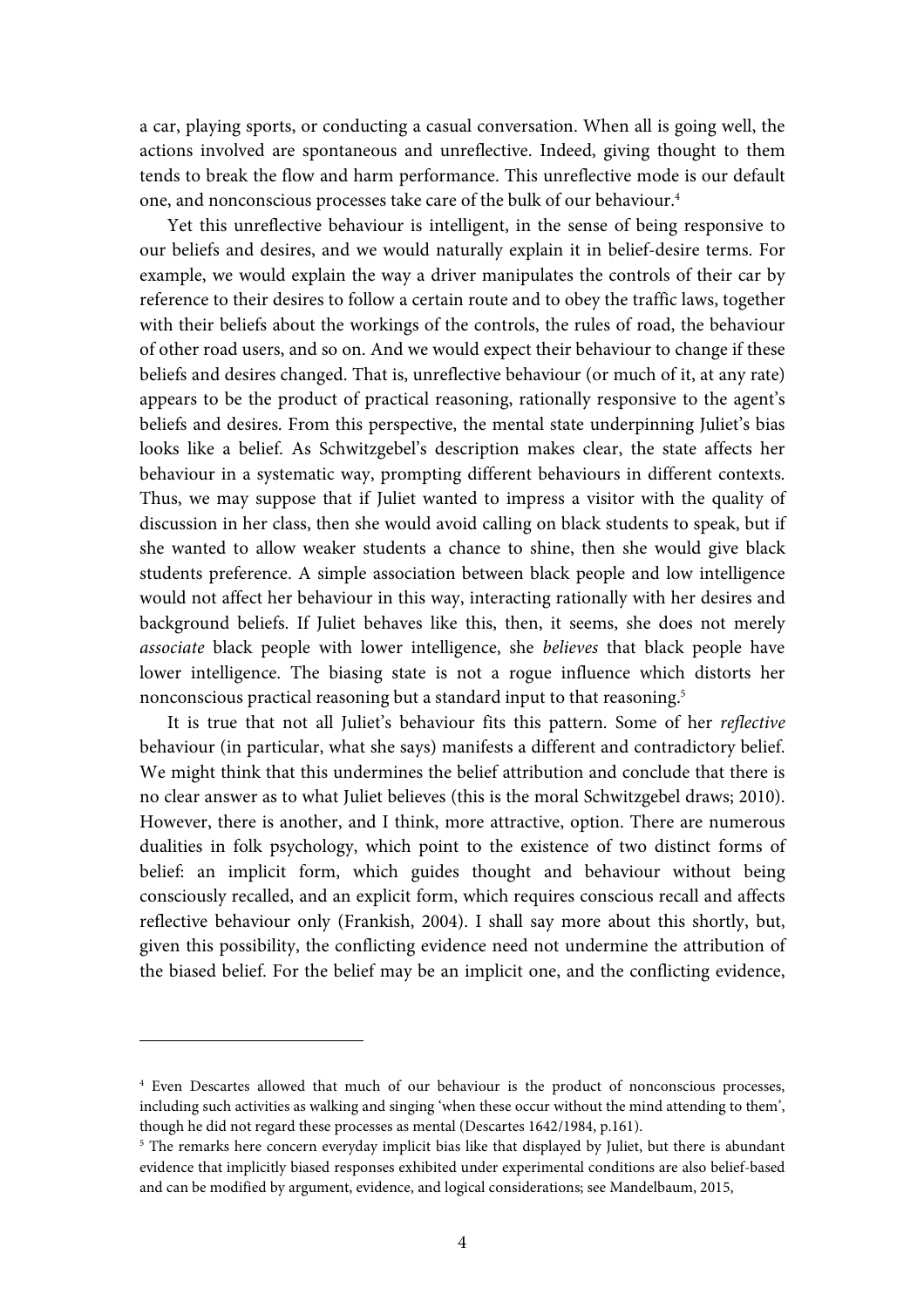which comes from Juliet's reflective behaviour, may indicate the existence of a distinct explicit one.<sup>6</sup>

 It may be objected that the state underpinning Juliet's bias is different from the implicit beliefs and desires manifested in unreflective behaviour. For those mental states are available to consciousness. If a driver were to give conscious thought to what they are doing, they would draw on the same beliefs and desires that guided their unreflective behaviour. And the biasing mental state is not available to consciousness in this way. When Juliet consciously reflects on the merits of different students, she does not take it as a premise that black people are less intelligent than white people. But this in itself does not make implicit bias special. Much of the knowledge that guides our unreflective behaviour is also unavailable to consciousness. A driver might find it impossible to articulate much of the knowledge that guides their unreflective driving — about the rules of the road, the precise route they need to take, the functions of the controls, and so on. This is typical of unreflective behaviour. As William James noted, our interactions with the world are shaped by a wealth of background knowledge that we cannot articulate (using 'knowledge' in the loose sense for a body of beliefs). James cites routines such as dressing and opening cupboards: 'Our lower centres know the order of these movements, and show their knowledge by their 'surprise' if the objects are altered so as to oblige the movement to be made in a different way. But our higher thought-centres know hardly anything about the matter' (James, 1890, Vol.1, p.115). Nor, I would add, is it plausible to think that all such background knowledge was consciously acquired in the first place. Much of it is simply picked up during our routine interactions with the world. The mental states that produce implicit bias, I suggest, are of a piece with such background knowledge.

## 1.3 Beliefs versus attitudes

I

In characterizing implicit biases as grounded in beliefs, I am departing from the usual practice, which treats them as manifesting attitudes, in the social psychological sense, and I shall pause briefly to consider how the two characterizations differ. An attitude is an overall evaluation of something — a person, group, object, issue, and so on. Attitudes have a valence (positive or negative) and an intensity, and they are usually described as having cognitive, emotional, and behavioural aspects or components. Experimental work on attitude measurement suggests that we have two types of attitude: explicit attitudes, which are introspectable, and implicit attitudes, which are not (for surveys, see, e.g., Crano and Prislin, 2008; Nosek et al., 2011). It is this work that has stimulated recent philosophical interest in implicit bias, which is usually seen as manifesting a negative implicit attitude towards a group.

 Attitudes in this sense are thus different from propositional attitudes, such as beliefs and desires, which are directed to propositions and have a single dimension

<sup>6</sup> For present purposes I assume that implicit propositional attitudes are internal representational states that play a causal role in reasoning and decision making. The overall account could, however, be modified to accommodate other views, such as dispositional ones.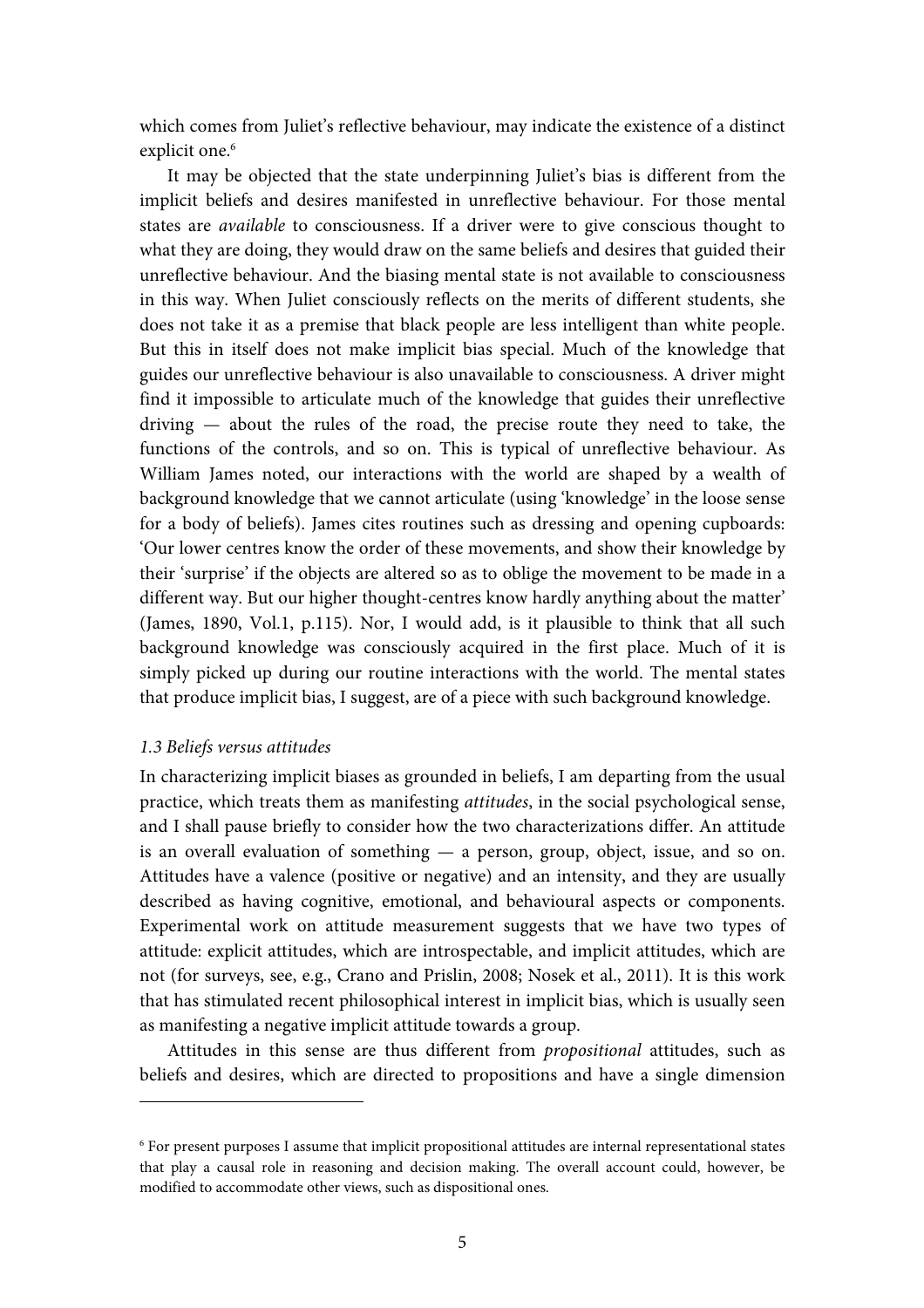(cognitive, volitional, and so on). The question of the relation between beliefs and attitudes is a complex one and turns on the precise conceptions of these states that are employed — for example, on whether attitudes are internal mental states or character traits (for the latter view, see Chapter 1.4 (Machery)). Here I shall confine myself to two general points that bear on my current strategy.

 First, from a commonsense perspective at least, attitudes have beliefs as components (or as components of their bases): one's overall attitude to something is determined in part by one's beliefs about it (Webber, 2013). If we take this view, then the belief account of implicit bias and the attitude account are compatible, with the former focusing on the cognitive component of the compound state that the latter focuses on. If, on the other hand, we employ a technical notion of attitude on which attitudes do not have beliefs as components — say, one on which they are associative states of some kind — then it is doubtful that implicit biases are attitudes, for the reasons discussed in the previous subsection. Associations do not guide practical reasoning in the way that Juliet's bias does. Of course, it may be that not all implicit biases have the profile that Juliet's has, and we may need a pluralistic picture of the phenomenon to account for this.<sup>7</sup> But if we want to allow that some implicit biases are like Juliet's, then a belief account should be part of that picture. $^8$ 

 Second, the belief account of implicit bias will not be crucial to the account of selfcontrol to be developed later in the chapter. Responding to scepticism about conscious self-control, I shall sketch a dual-level account of the mind on which conscious thought processes can, in the right circumstances, override implicit biases. This account will not depend on the belief account of implicit bias (though it will assume that there are implicit propositional attitudes), and it may be adopted by those who treat implicit bias as arising from non-propositional attitudes.

# **2. Dual levels**

 $\overline{a}$ 

#### 2.1 Playing double

I have argued that at least some implicit biases are the effect of implicit beliefs. However, the cases of implicit belief discussed so far did not display the dissonance that often goes with implicit bias. It is not just that Juliet does not explicitly believe that there are racial differences in intelligence, but that she explicitly believes that there are no such differences. This sort of conflict is present in many cases of implicit bias, and I shall consider it now.

 There are in fact many mundane cases where a person's conscious beliefs seem to conflict with the beliefs that guide their unreflective behaviour. Consider absentmindedness (the following example is borrowed from Schwitzgebel, 2010). Ben

<sup>7</sup> On the 'heterogeneity' of implicit bias, see Holroyd and Sweetman (this volume).

<sup>8</sup> For other belief-based accounts of implicit attitudes, see De Houwer (forthcoming); Hughes et al., 2011; Mandelbaum, 2015; Mitchell et al., 2009. For critical discussion, see Gendler 2008a, 2008b; Levy, 2014; Madva, ms.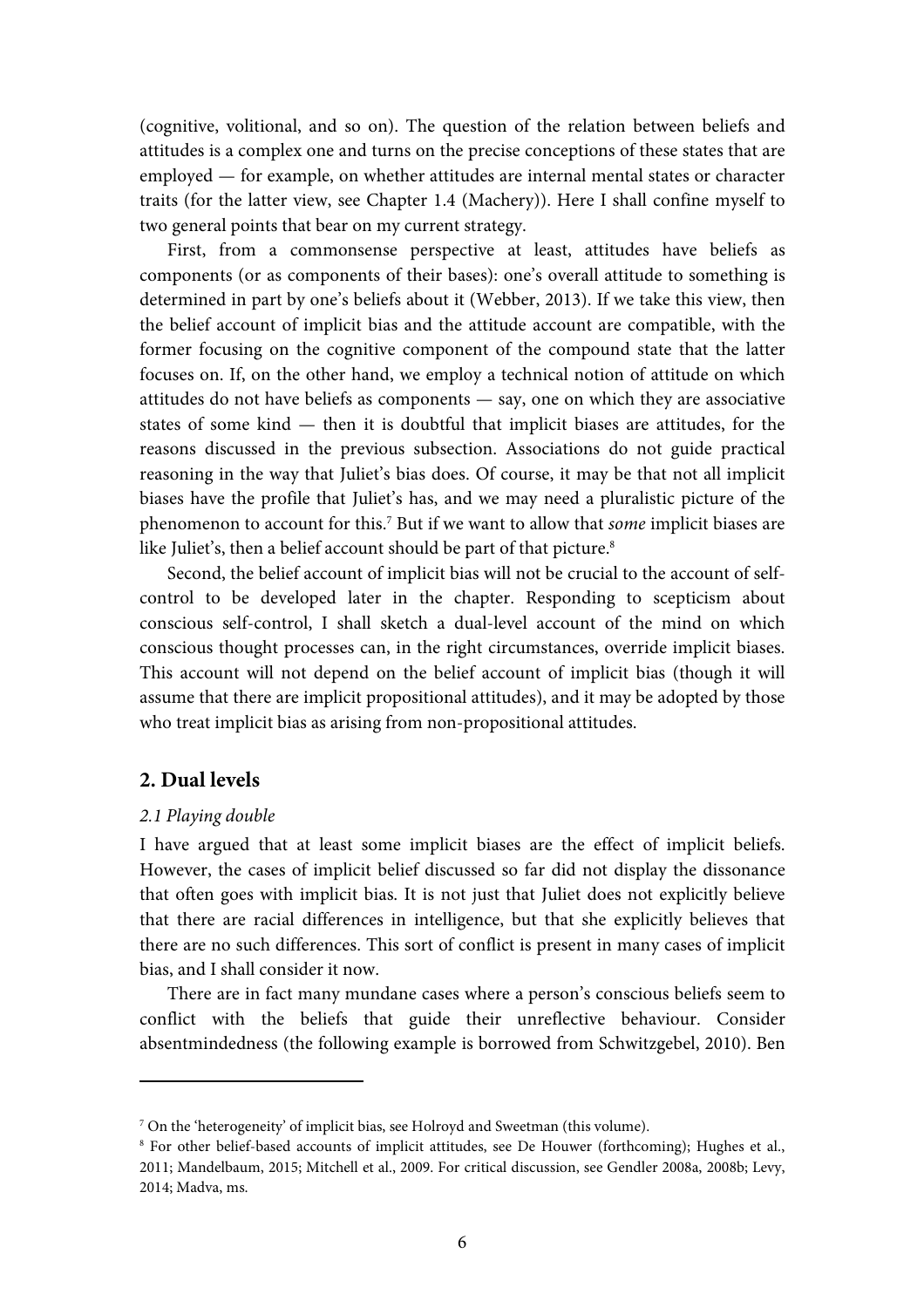has been informed that a local bridge is closed and realizes he will need to take a different route to work. However, over the following days he repeatedly fails to adjust his travel plans, though he recalls the closure immediately on arriving at the bridge. Somehow, Ben's newly acquired conscious belief remains inert, and the nonconscious processes that guide his driving behaviour continue to rely on outdated information. Cases of akrasia can (perhaps surprisingly) be seen as manifesting a similar conflict. One forms the conscious intention to perform (or to refrain from) some action, but the intention remains inert and one's behaviour manifests a different intention, which has not been consciously adopted.

 Of course, the dissonance in absentmindedness and akrasia is only temporary, whereas implicit bias like Juliet's is persistent. But there are everyday precedents for this too. We often accept a proposition yet fail to take it to heart and act upon it. Again, Schwitzgebel gives an example. Kaipeng is convinced by, and fully accepts, Stoic arguments for the view that death is not an evil, yet his actions and reactions are much the same as those of people who think the opposite (he fears death, regrets others' deaths, and so on). Another example comes from Mark Twain's Huckleberry Finn. Huck accepts the norms of his slave-owning society and believes it is wicked of him to help the escaped slave Jim. He tries to pray to change his ways, but in vain:

[T]he words wouldn't come. Why wouldn't they? It warn't no use to try and hide it from Him. Nor from me, neither. I knowed very well why they wouldn't come. It was because my heart warn't right; it was because I warn't square; it was because I was playing double. I was letting on to give up sin, but away inside of me I was holding on to the biggest one of all. I was trying to make my mouth say I would do the right thing and the clean thing, and go and write to that [n-word]'s owner and tell where he was; but deep down in me I knowed it was a lie — and He knowed it. You can't pray a lie — I found that out. (Twain, 1885, p.270)

Although we would not say that Huck is implicitly biased (at least not if we think of bias as involving a deviation from rationality), this description of 'playing double' has strong similarities to Juliet's case. In both cases there is a conflict between the principles a person verbally endorses and what they hold onto 'deep down' — their gut instincts, manifested in their unreflective behaviour. Twain is being bitterly ironic, of course. Huck's heart is perfectly right; it is society's norms that are not. But he clearly expects his readers to find this kind of implicit/explicit conflict intelligible and recognizable.<sup>9</sup>

I

<sup>9</sup> For more discussion of this and other cases of 'inverse akrasia', see Arpaly, 2003; Bennett, 1974; Faraci and Shoemaker, 2014. For discussion in the context of theorizing about implicit attitudes, see Brownstein and Madva, 2012a, 2012b.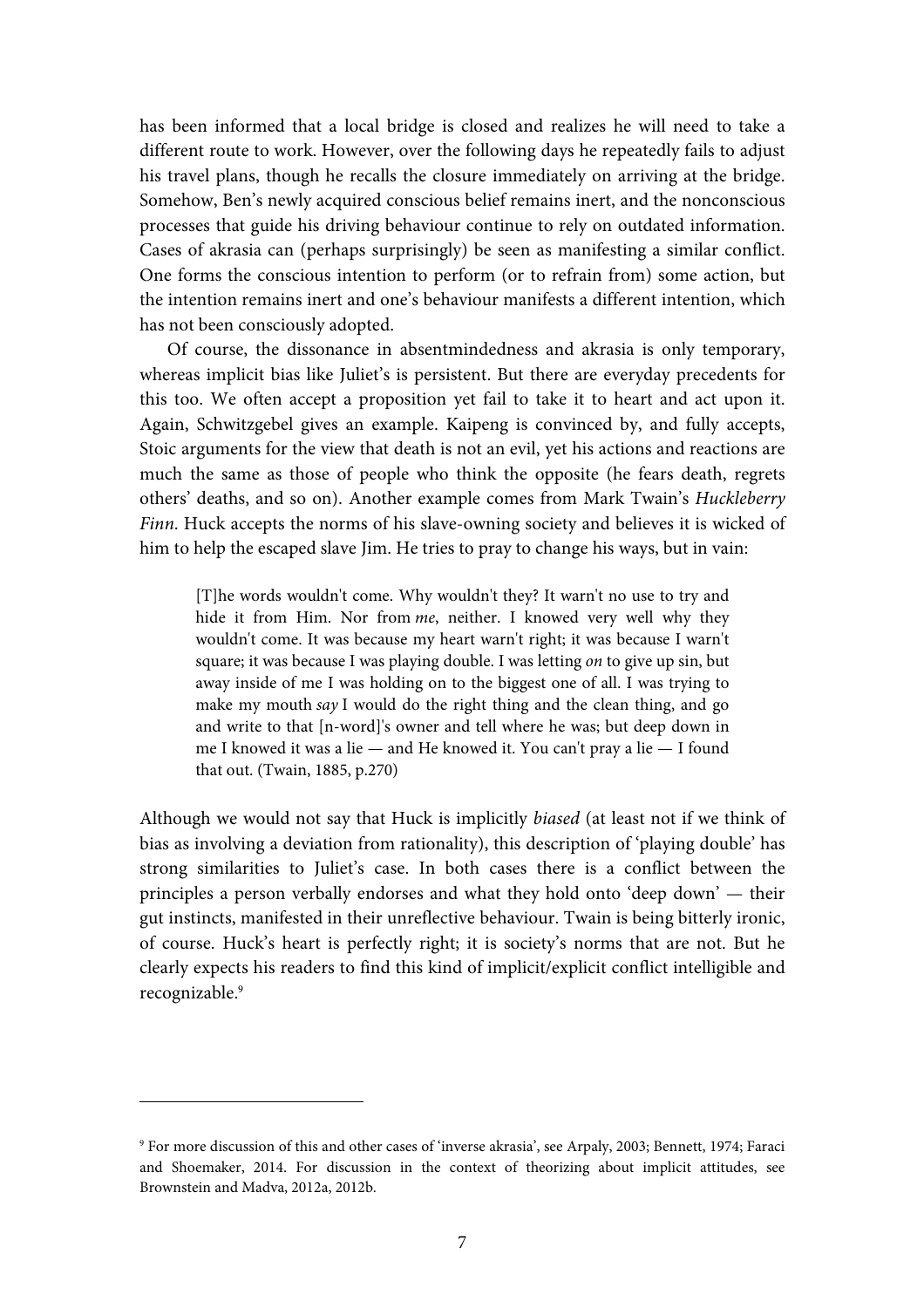#### 2.2 Scepticism about explicit belief

I

It might be suggested that the conflict in Huck's case is only apparent. Huck doesn't really believe that he ought to turn Jim in. He says that he should turn Jim in, and (we may suppose) thinks that he believes that he should do so. But his utterances reflect what he thinks he ought to say, and he is mistaken about his own beliefs. He has only one belief — the implicit belief that he should help Jim. Perhaps the same goes for Juliet too? She says she does not believe that there are racial differences in intelligence, but her behaviour shows that she is wrong about this. (The suggestion is not that she is lying about what she believes, just that she is mistaken; her self-knowledge is limited.) If we find this interpretation less plausible in Juliet's case than in Huck's, that may be simply because we regard her implicit belief, unlike his, as irrational; it is not clear that the two cases involve different types of mental state.<sup>10</sup> On this view, then, the dissonance in these cases is not between the subject's implicit and explicit beliefs, but between what they believe and what they think they believe.

 There is in fact a strong theoretical case for endorsing this view and generalizing it. Peter Carruthers argues that (with limited exceptions) we have no direct introspective access to our own propositional attitudes — our beliefs, desires, intentions, and so on — and that our beliefs about them are the product of rapid nonconscious (and often unsound) inference from sensory evidence (Carruthers, 2011, 2014). For a mental state to be conscious, Carruthers argues, it must be globally broadcast to all cognitive systems (either because that is sufficient for consciousness or because it makes the state accessible to the mindreading system, which generates the higher-order representations required for consciousness). And the only states that are so broadcast are sensory ones. What we think of as conscious thoughts are simply sensory images in working memory, especially images of utterances (inner speech). When broadcast, these images may have important effects on our judgements, decisions, and other propositional attitudes, but they are not themselves propositional attitudes, since they do not have the right causal roles. A consequence of this is that (again with limited exceptions) there are no conscious propositional attitudes — no events of believing, desiring, judging, deciding, and so on.

 On this view, then, implicit bias appears in a different light. If bias is grounded in propositional attitudes, then it is always implicit, and education and social disapproval have not driven it underground but rather changed our attitudes towards it and fostered the false belief that we are free from it. (Doubtless they have also reduced bias itself, but not by reducing explicit bias, since there is no such thing.) This view also has consequences for the control of bias. If there are no conscious decisions, then our conscious minds cannot exert control over our actions and cannot override responses arising from nonconscious processes, including biasing ones. As Carruthers puts it, 'we need to get used to the idea that most of the conscious events that we identify

<sup>&</sup>lt;sup>10</sup> There is, however, evidence that people conceptualize cases like Huck's differently from ones like Juliet's, assigning praise and blame in an asymmetrical way; see Faraci and Shoemaker, 2014; Pizarro et al., 2003.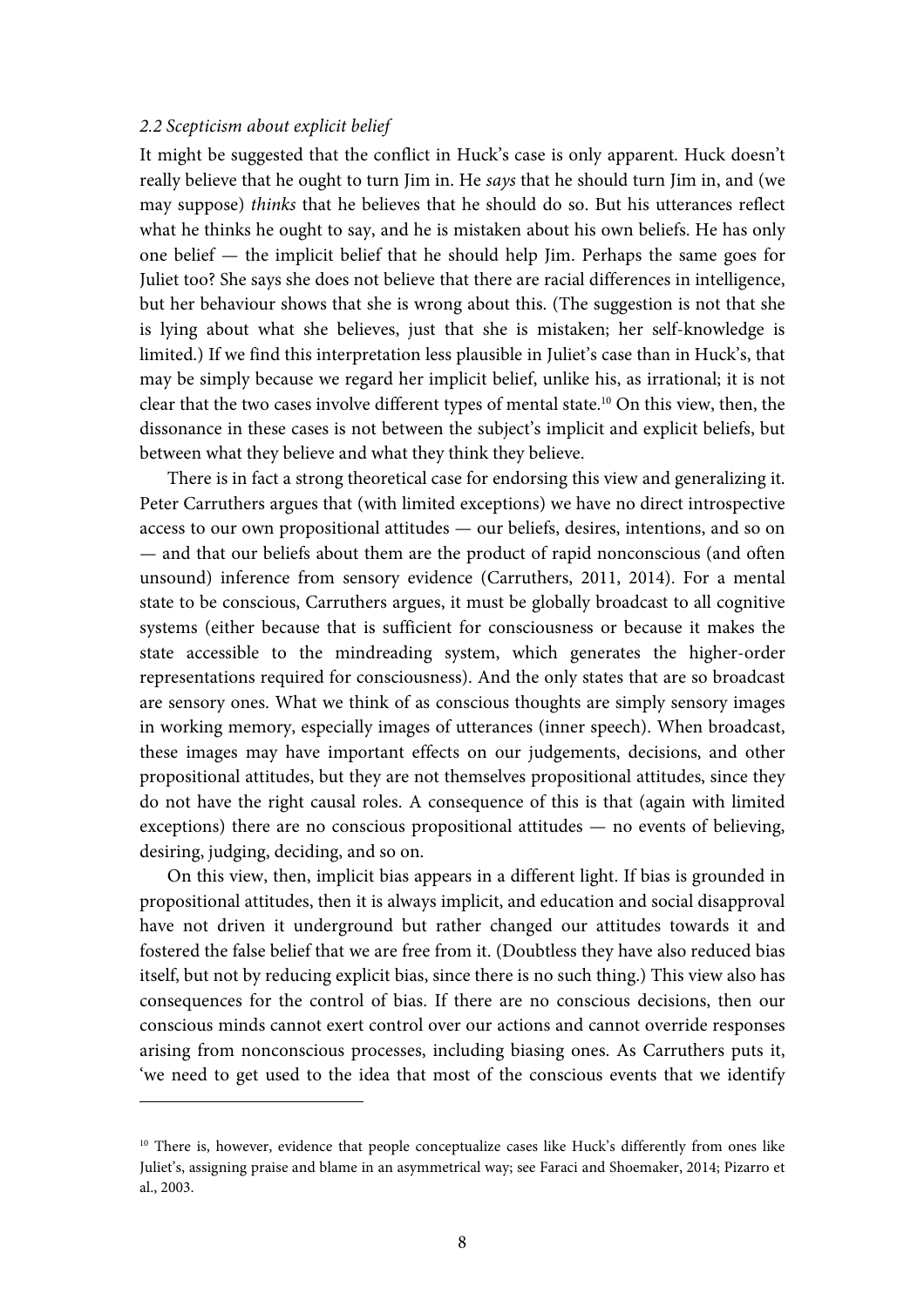ourselves with aren't [propositional] attitudes at all, while the decisions that determine our behavior are exclusively unconscious in character' (Carruthers, 2011, p.380).

 For present purposes, I shall grant that conscious mental events are wholly sensory in character. For I want to argue that this still leaves open a robust sense in which we can talk of having conscious beliefs and desires and making conscious judgements and decisions — and thus a sense in which we can consciously override implicit biases. In order to explain this, we need to turn to the other strand in folk psychology mentioned earlier.

## 2.3 Explicit belief as commitment

There are numerous dualities in folk psychology, which point to the existence of an explicit form of belief, distinct from the implicit form (see Frankish, 2004). Here I shall focus on just one, in the self-ascription of belief. We sometimes ascribe mental states to ourselves on the basis of inference from self-observation. This is common with character traits and unconscious mental states. Noticing that I place my feet oddly as I walk along the pavement, I speculate that I have a fear of treading on the cracks. Reflecting on her grading practice, Juliet infers that she has an implicit belief that there are racial differences in intelligence. Such self-ascriptions have the same status as ascriptions to other people, and we treat them as fallible. But we also selfascribe mental states without thinking about ourselves at all. We can think simply about a state of affairs and declare an attitude towards it. Looking at photos of Hawaii, I declare that I want to go there. Reviewing the evidence for racial differences in intelligence, Juliet declares that she believes there are none. This sort of mentalistic self-ascription  $-$  avowal  $-$  is treated as authoritative, and a challenge to it is taken as a challenge to the speaker's sincerity or integrity. If we were to doubt Juliet's declaration that she believes that there are no racial differences in intelligence, then she would probably be affronted.

 Now it could be that avowal is not really outward-looking and authoritative in the way we suppose. Perhaps it involves rapid nonconscious introspection or selfinterpretation. However, there is another explanation, which justifies our intuitions about it. This is that avowals are performative utterances — utterances that both state that the utterer performs an action and simultaneously perform that very action. A promise, for example, is a performative utterance; in sincerely saying that I promise to do something, I make it the case that I promise to do it. If avowals are performatives, this explains their authority: a sincere avowal brings about the state it describes, and a challenge to it is a challenge to the speaker's sincerity (Frankish, 2004, ch.8; Heal 1994, 2002).

 More specifically, I suggest that avowals are commitments to certain deliberate policies of reasoning and action. A key notion here is that of acceptance (e.g., Cohen, 1992; Engel, 2000; Frankish, 2004). To accept a proposition is to adopt a policy of standing by its truth  $-$  to asserting it, defending it, taking it as a premise, and acting in line with it. Acceptances can be pragmatic and context relative (lawyers accept what their clients tell them, scientists accept their hypotheses), but they can also be open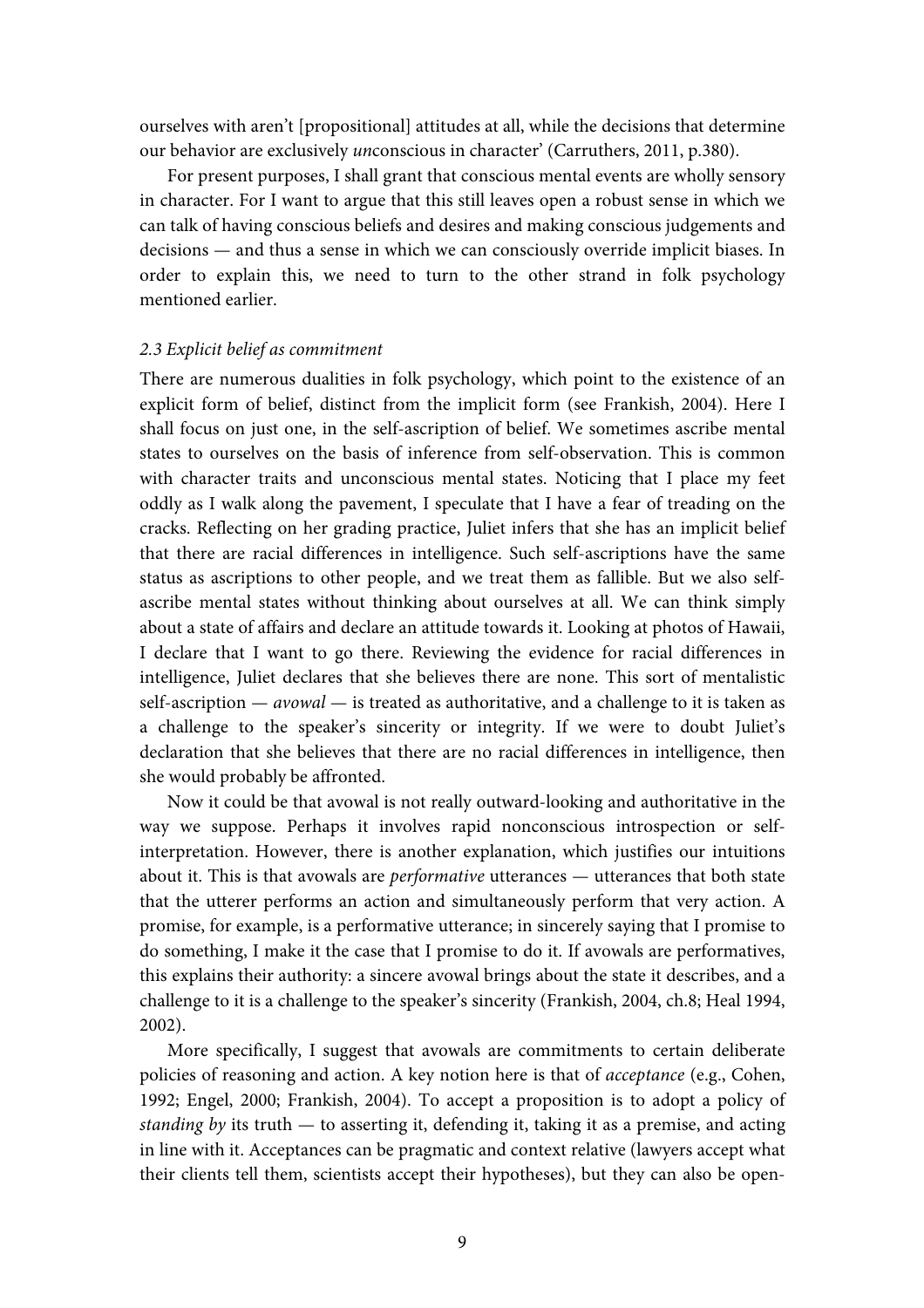ended and serve general epistemic ends. Explicit beliefs, I suggest, are just such openended acceptances. Explicit desires and intentions can be thought of as conative analogues of acceptance — policies of taking the desired outcome as a goal or of performing the intended action. (I shall use the term 'premising policies' as a general term for all these policies, cognitive and conative.) If explicit propositional attitudes are premising policies, then we can actively form them by committing ourselves to appropriate policies, and avowals, I suggest, function to self-ascribe, and thereby make, such commitments. This explains not only the authority of avowals but also why they are outward-looking. In debating whether or not to commit to standing by a certain proposition or to adopting a certain goal, we focus, not on ourselves, but on the proposition or goal itself.

 I shall add two points to flesh out this suggestion. First, premising policies involve reasoning in certain ways. Explicitly believing that p involves taking p as a premise in one's conscious reasoning and decision-making. We can commit ourselves to doing this because conscious reasoning is  $-$  or so I claim  $-$  action-based. Within cognitive science, reasoning processes are usually thought of as subpersonal ones. But reasoning can also be an intentional, personal-level activity. We can deliberately work things out, motivated by (usually implicit) desires to solve problems and beliefs about what strategies may work. Strategies we can use include constructing arguments in accordance with learned rules, running thought experiments, manipulating models, diagrams, and images, and interrogating ourselves (the last serving to stimulate memory, make connections, and generate hypotheses; Dennett, 1991). These actions can be performed both overtly, in dialogue, monologue, or writing, and covertly, using inner speech or other forms of actively generated sensory imagery (see Frankish, 2004, 2009; for defence of the claim that we can actively form and manipulate sensory imagery, see Carruthers, 2009). (For convenience, I shall focus on imaged utterances from now on; similar points apply to other imagery used in conscious reasoning.)

 Second, the commitments also extend to acting upon the results of this conscious reasoning. To believe something is to be guided by it in both thought and action. So if I work out that my explicit beliefs entail a certain proposition, then I am committed to adopting that proposition as a further explicit belief (or to abandoning or revising one or more of the original beliefs). And if I work out that my explicit beliefs and desires dictate that I should perform a certain action, then I am committed to performing the action (or making revisions).

 On this view, overt and imaged speech acts can function as judgments and decisions. An act of saying that I believe that p (or just that p) assumes the role of the judgment that p if I treat it as a commitment to a policy of standing by p and to reasoning and acting accordingly. An act of saying that I will perform action A assumes the role of a decision to perform A if I treat it as a commitment to performing A and to planning and acting accordingly. Similarly, episodes of inner speech assume the role of occurrent beliefs and desires if we treat them as expressing premises and goals in our conscious reasoning, in accordance with prior commitments. This, in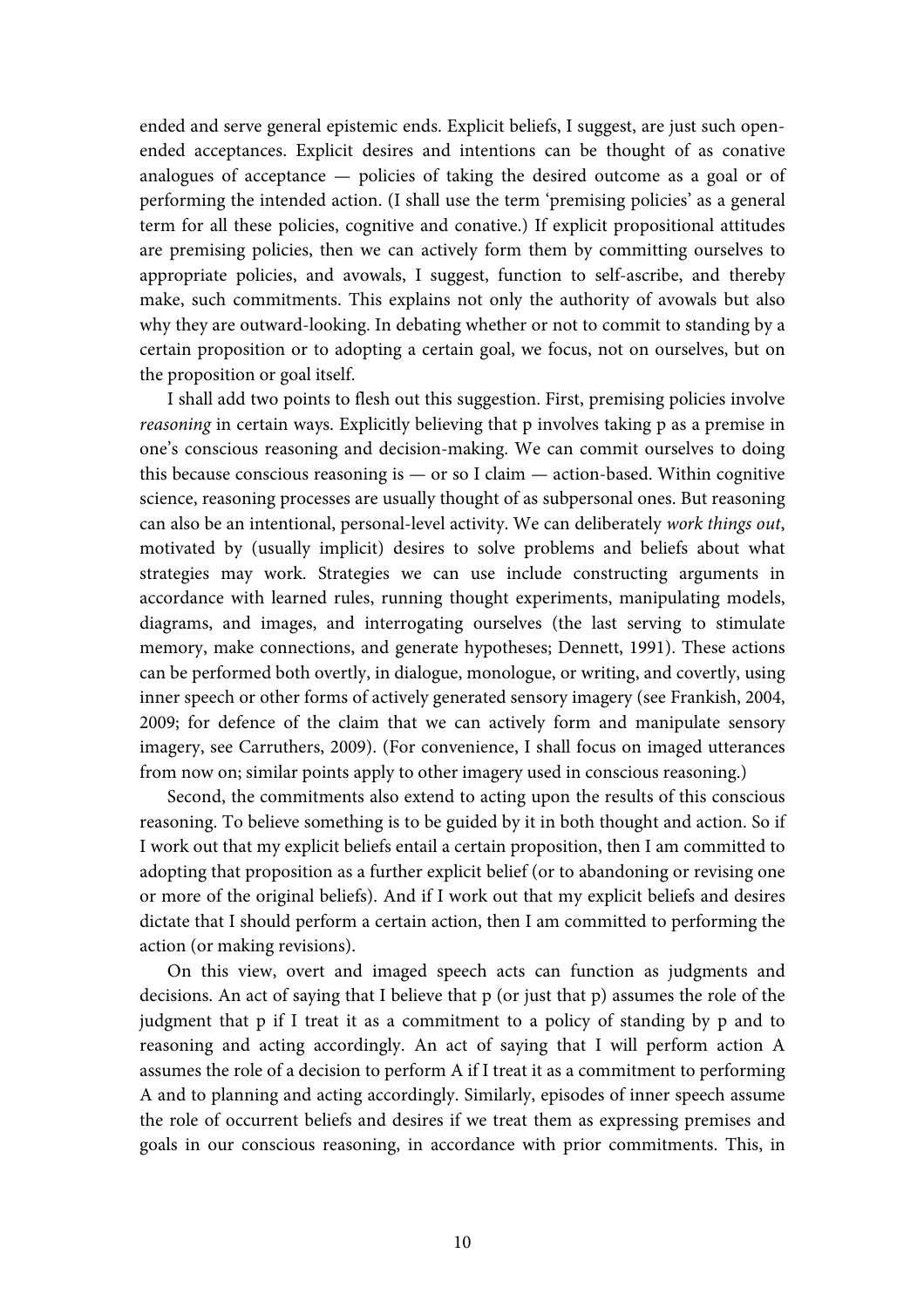essence, is my response to Carruthers: sensory images can assume the causal role of thoughts in virtue of being treated as such in active reasoning.

 Now, treating a sensory image as a thought involves having certain propositional attitudes towards it. Treating an imaged utterance as a judgement involves (a) believing that the utterance expresses a commitment to a certain premising policy, (b) desiring to honour this commitment (or to honour such commitments generally), (c) believing that this commitment requires certain reasoning activities and overt actions (their precise nature varying with circumstances and one's other premising policies), and so on. These propositional attitudes confer the status of a judgement on the utterance and motivate the actions that are performed as a consequence of it. And these propositional attitudes will typically not themselves be explicit, conscious ones (and in the rare cases where they are, the propositional attitudes they themselves depend on will not be). Rather, they will be implicit, nonconscious states. Thus, on this view, implicit propositional attitudes partially realize explicit ones and make them effective in action.

 What emerges, then, is a two-level picture of the human mind, with an explicit level of conscious, commitment-based states and active reasoning realized in and supported by an implicit level of nonconscious, passively formed states and involuntary processes. It is tempting to characterize these levels as personal and subpersonal (Frankish, 2009). This captures the idea that explicit reasoning is something we do, whereas implicit reasoning is done by our mental subsystems. However, it is important to add the caveat that implicit mental states, like explicit ones, are properly ascribed to persons.

## 2.4 Dual levels and dual processes

I

This view just outlined can be regarded as a form of dual-process theory, and since implicit bias is often discussed in the context of such theories, I shall say a little about how it differs from other theories of the type. In broad outline, dual-process theories posit two different mental processes by which a response may be generated: one (type 1) that is fast, automatic, non-conscious, and undemanding of working memory, and another (type 2) that is slow, controlled, conscious, and demanding of working memory. Type 1 processes are also variously described as associative, parallel, heavily contextualized, heuristic, and biased, and type 2 processes as rule-based, serial, decontextualized, analytical, and normative. Dual-process theories have been proposed in several fields, including deductive reasoning, decision making, social judgment, and learning and memory (for surveys, see Frankish and Evans, 2009; Frankish, 2010).<sup>11</sup> There are many varieties of dual-process theory and many challenges for it, including that of identifying which features are essential to each type of process and which merely typical ones.

 $11$  Some theorists have described the processes as belonging to two separate mental systems (e.g., Evans and Over, 1996; Stanovich, 2004). However, this description is ambiguous, and some who have used it now prefer to talk simply of two types of processing (Evans and Stanovich, 2013).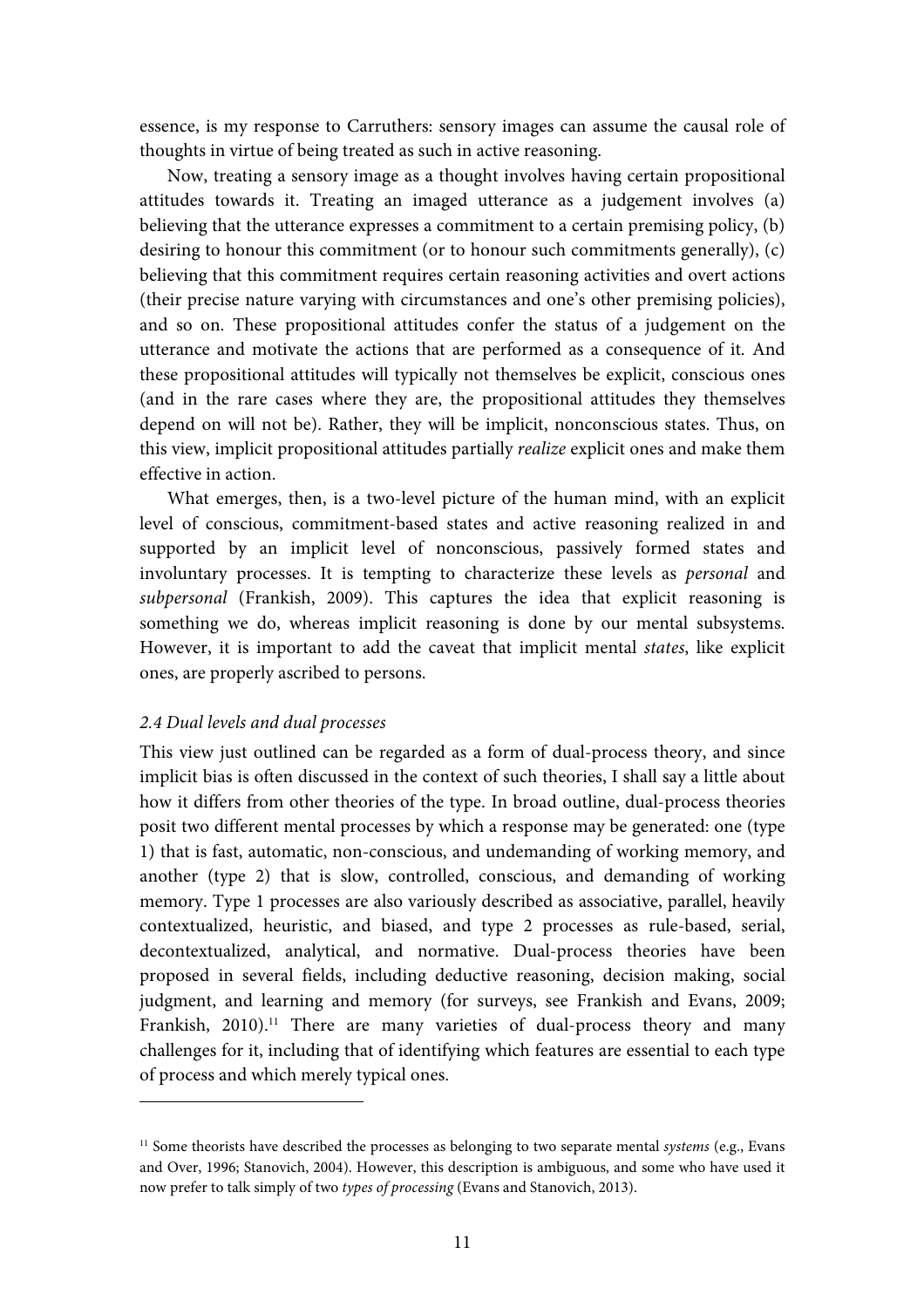The view proposed here  $-$  dual-level theory, we might call it  $-$  can be regarded as a non-standard form of dual-process theory in which type 2 processes are identified with explicit, intentional reasoning activities involving the manipulation of sensory imagery, and type 1 processes with implicit, subpersonal reasoning processes. Many of the standard features follow from this. For example, explicit processes are slow, serial, and effortful because they involve performing sequences of actions, and they are conscious because these actions involve the manipulation of sensory imagery. Implicit processes do not involve intentional action or sensory imagery and are consequently faster, effortless, (possibly) parallel, and nonconscious. However, other standard contrasts do not carry through straightforwardly into dual-level theory. I shall mention three that are prominent in debates about implicit bias.

 First, type 1 processes are typically described as automatic, and type 2 processes as controlled. Dual-level theory retains a version of this contrast: explicit processes are intentionally controlled whereas implicit ones are not. However, implicit processes are not automatic in the sense of being reflex-like, mandatory, or inflexible. As stressed earlier, much unreflective behaviour is rationally responsive to the agent's beliefs and desires and is in that sense intelligently controlled. Second, type 1 processes are often described as associative and type 2 ones as computational or ruled-governed. This contrast is not present in dual-level theory. There may be implicit associative processes of various kinds, but, as argued earlier, a great deal of implicit propositional reasoning also takes place. And although explicit thinking often involves constructing arguments in accordance with learned rules of inference, it may also involve manipulating sensory imagery in associative ways.<sup>12</sup> Third, type 1 processes are sometimes characterized as biased and type 2 ones as normative. On the proposed view this is only a weak contrast. It is likely that the implicit mind is modularized to some degree, and implicit belief formation and reasoning may employ a variety of heuristics and shortcuts that are adaptive but not in accord with normative theory (see, e.g., Carruthers, 2006). Explicit processes by contrast, being intentional, can be responsive to learned norms of evidence and reasoning. However, there is no general assumption that implicit processes are biased and explicit ones normative. In some contexts implicit processes may generate normative responses, and explicit reasoning and judgement may be influenced by many factors besides normative theory, including culturally acquired biases and learned rules of thumb (Carruthers, 2013b).

# **3. Self-control**

## 3.1 Escaping bias

 $\overline{a}$ 

With this dual-level theory in place, I turn now to the question of how we can control implicit bias. One immediate question is how we can even *want* to control it. If we are systematically biased, how can we form unbiased judgements and motivate ourselves

<sup>&</sup>lt;sup>12</sup> Compare Keith Stanovich's account of serial associative cognition (Stanovich, 2009).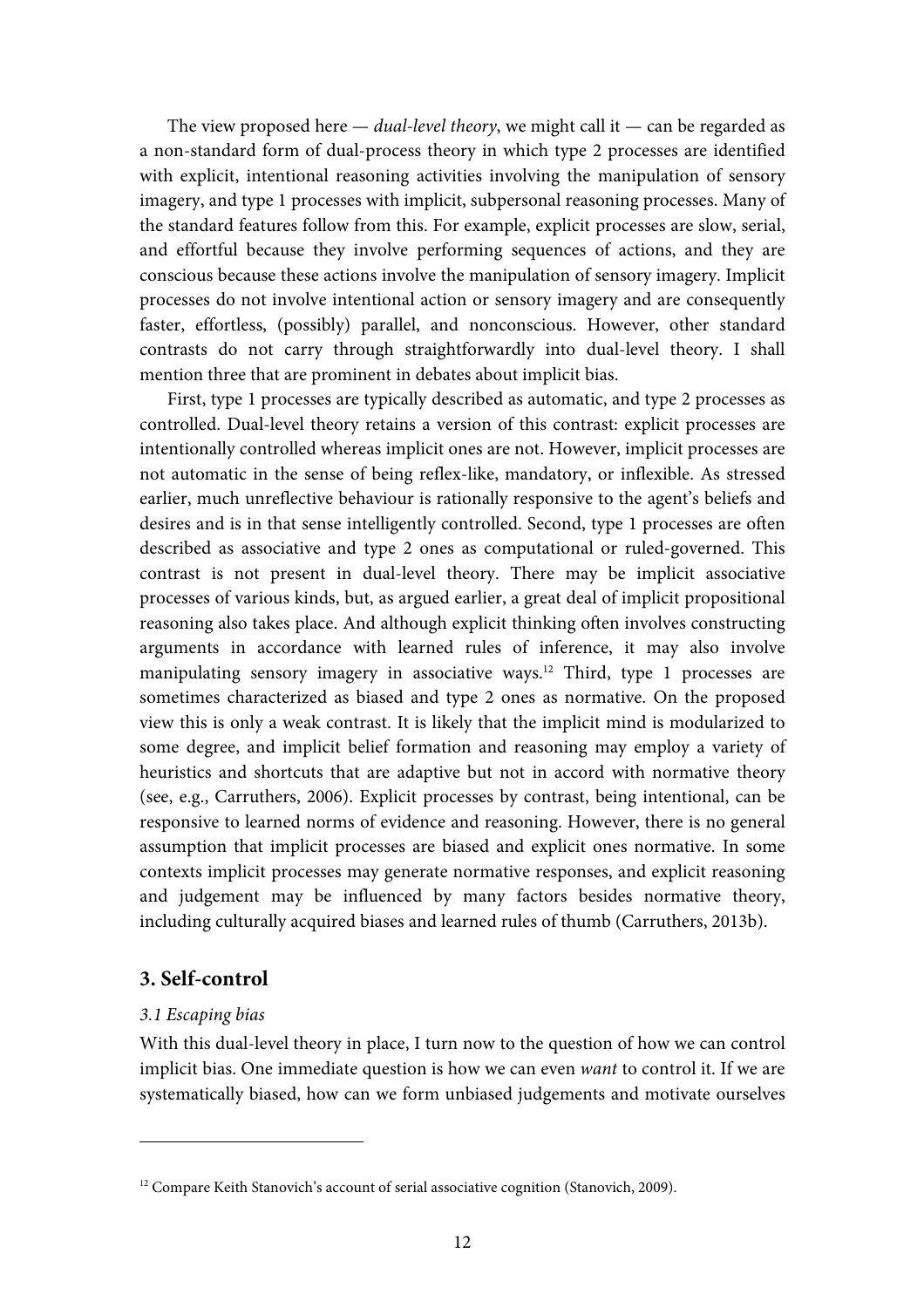to act upon them? This presents a special challenge for dual-level theory, on which explicit belief formation is motivated by implicit propositional attitudes. How does a person such as Juliet, who implicitly believes that there are racial differences in intelligence, get themselves to accept that there are no such differences?

 It is true that implicit bias may impede the formation of unbiased explicit beliefs. If Juliet has an implicit belief (an intuition or gut feeling, we might say) that black people are less intelligent than white people, then this will incline her to form a corresponding explicit belief. However, she may have other implicit beliefs and desires that prompt the formation of the belief that there are no racial differences in intelligence, and these may be stronger. In particular, she may have normative beliefs about how she should think — about what counts as good evidence, the relative weight that should be given to different considerations, the untrustworthiness of gut feelings, and so on, together with beliefs about the social norms governing attitudes on this topic. And these, in conjunction with strong implicit desires to adhere to the norms in question, may induce her to accept (form the policy of premising) that there are no racial differences in intelligence, even if she still implicitly believes that there are such differences. (If social considerations play a large role, we might classify the resulting attitude as a pragmatic acceptance rather than a belief proper, but in either case, the result will be that Juliet is committed to maintaining an unbiased propositional attitude that is in tension with her implicit one.)

 The mechanisms of acceptance thus offer Juliet a route by which she can escape her bias. This points to the purpose and importance of explicit cognition. By engaging in explicit reasoning and by forming and maintaining premising policies we create for ourselves a distinctively personal level of mentality, whose states and processes are available to reflection and under intentional control. The activities involved afford us a new kind of self-control, allowing us to resist responses produced by subpersonal mechanisms and to create new strategies for regulating our behaviour. Of course, this freedom is not absolute; explicit reasoning and belief formation is itself driven by implicit mental states and processes. But the explicit mind forms a new level of complexity within the overall system, shaped by normative beliefs about how one should think and modifiable in the light of tuition and reflection.

 All this supposes, of course, that we can make our explicit beliefs and desires effective in action. I said that in adopting premises and goals we commit ourselves to acting upon them. But how can we do this — especially if they conflict with our implicit beliefs and desires? Suppose Juliet comes to believe that her unreflective behaviour is implicitly biased, as she might through observation of her own behaviour, the testimony of others, or inference from data about how widespread such bias is. How can she suppress her bias and ensure she is guided by her explicit belief? She might, of course, try to eradicate the implicit belief that produces the bias, but this may not be easy. Implicit beliefs cannot be formed and changed by decision. (When we talk of one-off changes of mind, we are referring to changes in our premising commitments; Frankish, 2004.) Juliet would have to employ indirect means, exposing herself to evidence and argument that undermines the implicit belief — a process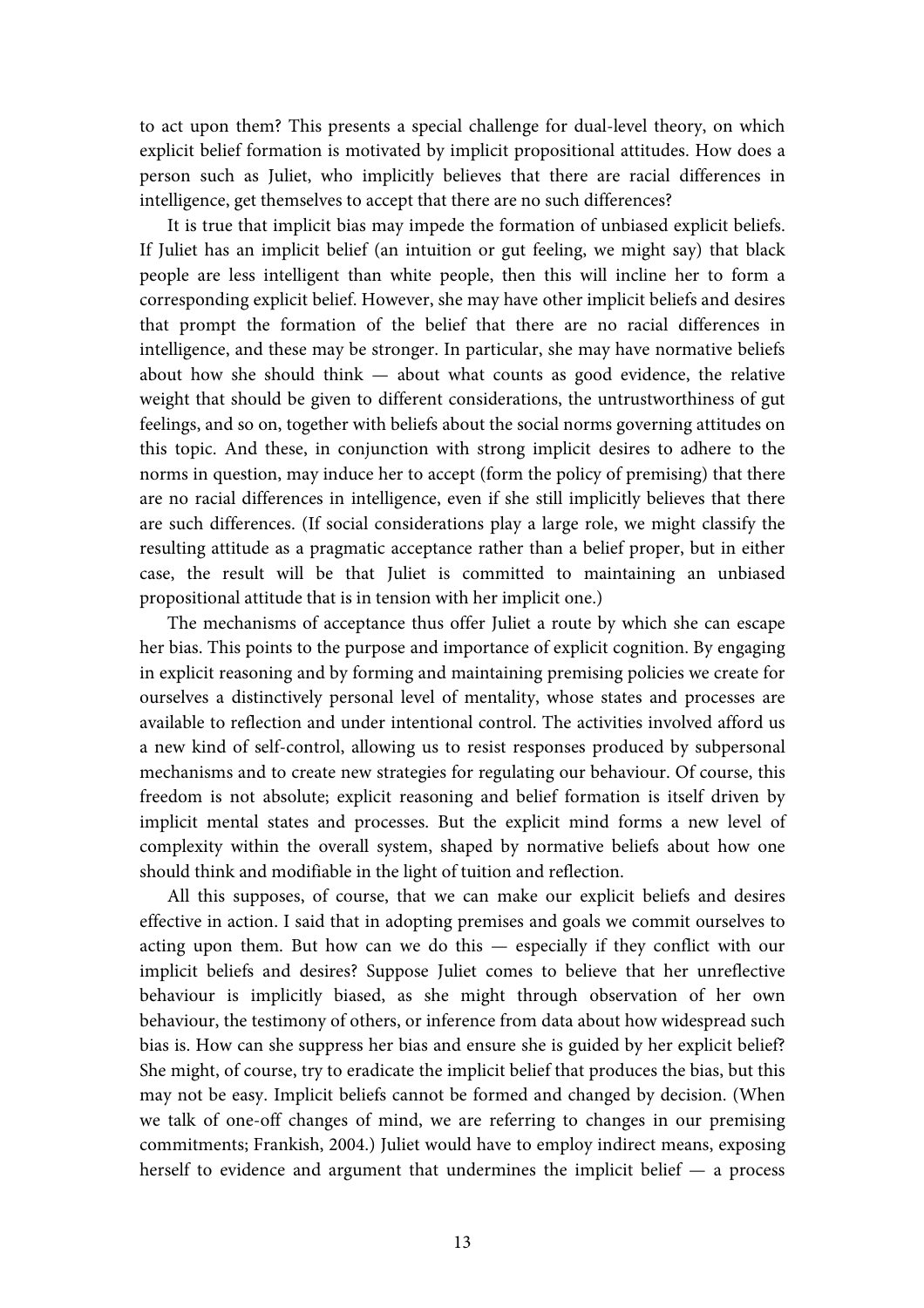which might not succeed at all. Can she exercise a more direct form of self-control, in which her explicit belief overrides her implicit one? I turn to this now.

## 3.2 Explicit belief and action

In order to explain how explicit beliefs can override implicit ones, I need to say more about how explicit thoughts influence action. On the dual-level view an explicit thought is a self-generated (imaged) utterance, and the way in which it guides behaviour is not fundamentally different from the way in which an externally generated utterance might. In each case the influence is mediated by certain (typically implicit) propositional attitudes towards the utterance. My saying to myself that I will go to the bank does not immediately move me to go to the bank, any more than your telling me to go to the bank does. In each case I need to interpret the utterance as prompting me to go to the bank (as a commitment to going in the first case, as an instruction to go in the second) and then be motivated to act upon this prompt (desiring to fulfil my commitments or to follow instructions).

 It is a consequence of this that actions guided by explicit beliefs and desires (reflective actions) will also have explanations in terms of implicit beliefs and desires. Suppose I consciously judge that I need to talk to my bank manager and consciously decide to go to the bank in the morning. Then, these explicit mental states could be cited in explanation of my subsequently going to the bank. However, the conscious decision will have become effective in virtue of implicit mental states, including a belief that I am committed to going to the bank and a desire to execute my commitments, and these implicit states could also be cited in explanation of the action. Since these implicit beliefs and desires concern my premising commitments I shall refer to them as metacognitive states. (Note that 'metacognitive' here does not mean higher-order. The implicit beliefs and desires in question are not about other implicit beliefs and desires but about the premising policies that constitute explicit beliefs and desires.)

 The action thus has two different intentional explanations. This may be counterintuitive (though not more so than the idea that there are no conscious thoughts at all), but it is not incoherent or unacceptable. The two explanations are not incompatible, but pitched at different levels. If asked why a person performed a certain reflective action, we highlight the explicit beliefs and desires that prompted it. But if asked how these thoughts guided the action, we turn to lower-level processes involving implicit beliefs and desires. This is a familiar move; we give an explanation at one level, but drop down a level in order to explain the mechanisms underlying it. It is widely assumed that explicit thought processes will be susceptible to such reductive explanation in some way; the novel suggestion here is simply that the underlying mechanisms are themselves intentional (albeit involving intentional states of a different type). Even this is not unprecedented. We often highlight a certain event in the explanation of human action without mentioning the implicit beliefs and desires that make it effective. For example, we might explain why a soldier performed a certain manoeuvre by citing an order from a commanding officer. But in asking how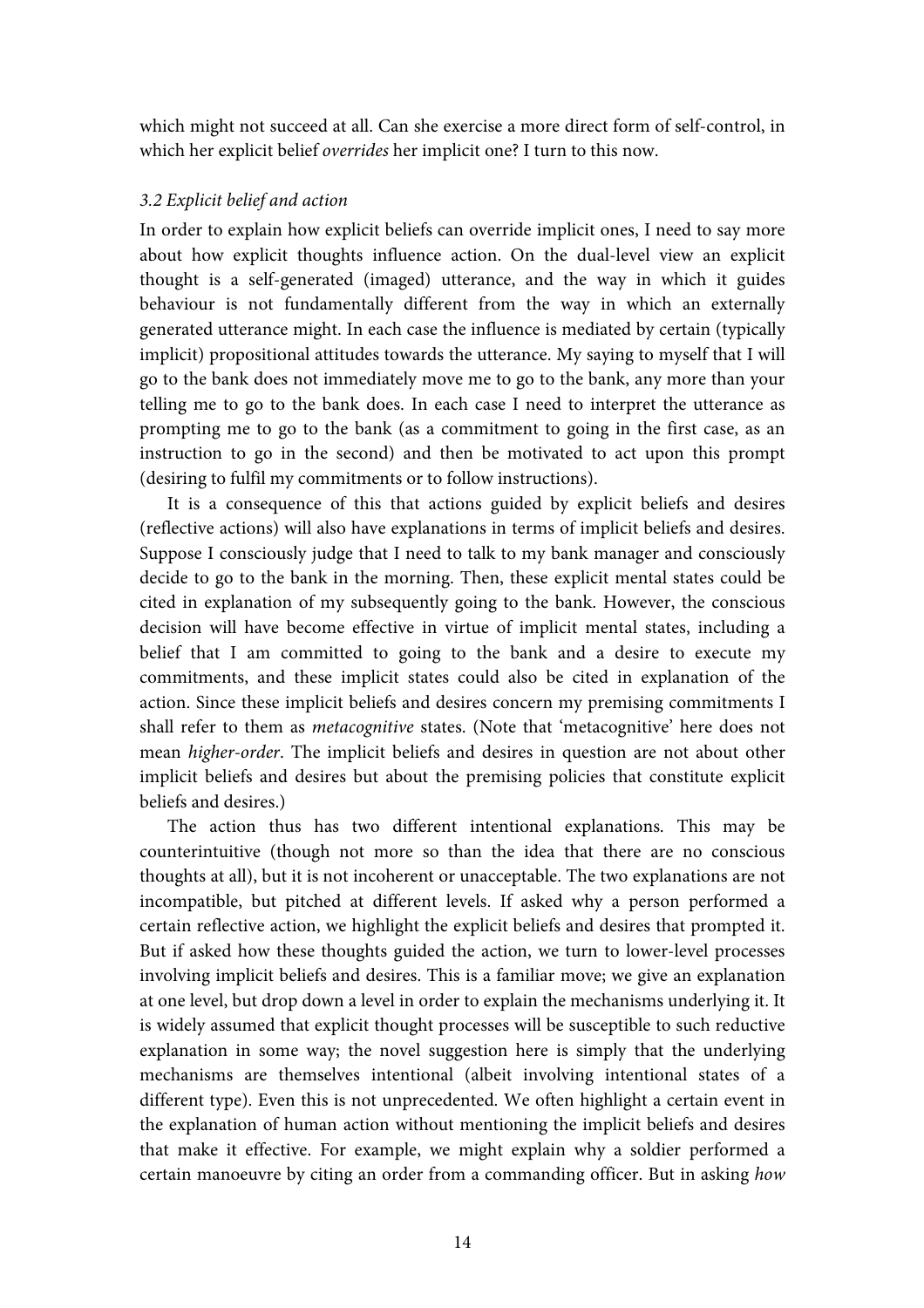the order controlled the action, we give an explanation in terms of the soldier's implicit beliefs and desires relating to the order, their duty, the penalties for disobedience, and so on. Similarly, we might highlight the role of a promise, a warning, or a threat in the explanation of an action, and in each case, another explanation would be available that refers to largely implicit beliefs and desires about the event in question. The present proposal simply assimilates explanation in terms of conscious thoughts to this pattern.<sup>13</sup>

#### 3.3 Conditions for override

 $\overline{a}$ 

With this machinery in place, we are now in a position to state conditions for the direct override of implicit bias and to understand different ways in which it may fail. Suppose subject S has an implicit belief that not-p and an explicit belief that p, in the senses outlined earlier. And suppose that in context C each of these beliefs would, in conjunction with S's other attitudes of the same type, dictate a different and incompatible action, call them  $A_1$  and  $A_2$  respectively. What determines whether the implicit or explicit belief guides action in C? We can highlight four necessary conditions for the explicit belief to override the implicit one.

 (1) S must consciously recall p in C, representing it in inner speech or some other sensory medium. Recall is a necessary condition for override since the commitment involved in explicitly believing p is to using p as a premise in conscious reasoning, and conscious recall is a precondition for this. It may be asked why S could not commit simply to acting as if p were true, and leave the working out entirely to implicit processes. There are two points to make in reply. First, it is doubtful that the strategy would be psychologically feasible. Working out what actions the commitment requires would involve implicit hypothetical reasoning — bracketing one's actual implicit beliefs (which are incompatible with p) and calculating what one would do if one believed p. And there is a strong case for thinking that the capacity for hypothetical thinking depends precisely on explicit, type 2, processes (see, e.g., Carruthers, 2006; Stanovich, 2004). Second, even if the strategy were feasible, such heavy reliance on implicit processing would defeat the object of explicit belief formation. The purpose of adopting premising policies is to enhance our self-control by taking active control of our reasoning and decision making, and conscious recall of relevant inputs is required for this.

 (2) S must recognize that, given their other premises and goals, p dictates that they should perform  $A_2$ . This may involve explicit argument construction, but the process

<sup>&</sup>lt;sup>13</sup> Carruthers argues that if conscious mental events depend on subsequent reasoning for their efficacy, then they cannot count as decisions and judgements. A decision or judgement should settle what one will do or think, without the need for further reasoning about commitments and suchlike (Carruthers, 2011, ch.4). Again, my response is to make a distinction of levels. A conscious decision or judgement settles the matter at the explicit level. The further reasoning that is required to make these events effective occurs at a lower level, the level of implementation (Frankish, 2012; Carruthers responds in Carruthers, 2013a).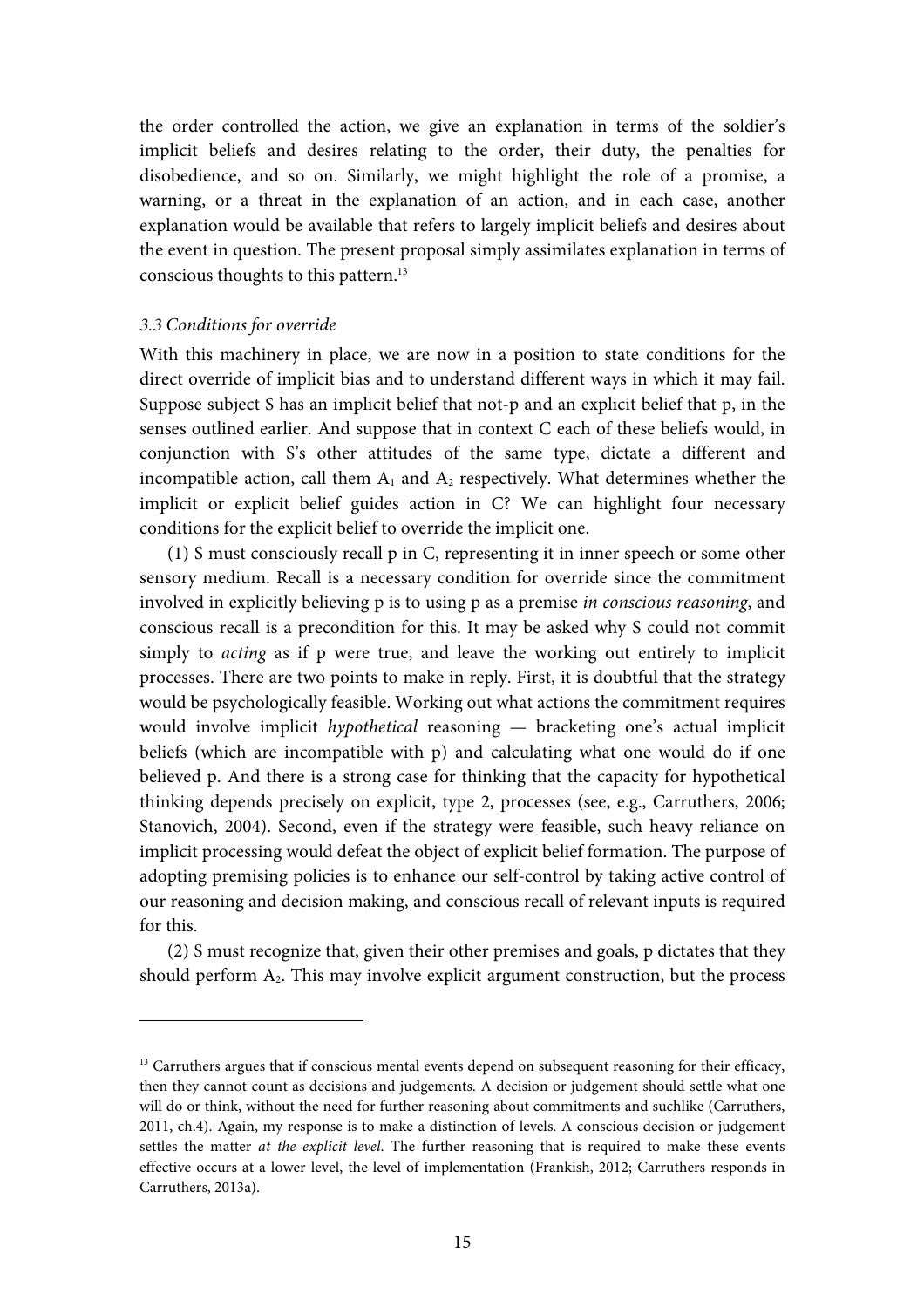could be enthymematic, and the conclusion might occur to S spontaneously, courtesy of implicit processes. What is crucial is that S should realize, at least implicitly, that the conclusion is dictated by their premises and goals.

(3) S must form a commitment to performing  $A_2$  (as opposed to revising their explicit beliefs and desires or living with inconsistency). This will often involve a conscious decision — the production of an imaged utterance that expresses a commitment to performing  $A_2$  and is interpreted as such at an implicit level. This is not essential, however; S might implicitly realize that they are committed to performing  $A_2$  immediately upon recalling p, without the mediation of a conscious decision. (This would be especially likely if it is obvious that  $A_2$  is dictated and there is no temptation to do anything else.) Either way, S must form the implicit belief that they are committed to performing  $A_2$ . Assuming they also have a general desire to fulfil their commitments, they will now have implicit beliefs and desires that directly motivate  $A<sub>2</sub>$ .

 (4) S must have sufficient metacognitive motivation. Having implicit beliefs and desires that dictate  $A_2$  does not ensure that S will perform  $A_2$ . For by hypothesis S also has implicit beliefs and desires that dictate  $A_1$ . They will perform  $A_2$  only if their motive for doing so is stronger than their motive for performing  $A<sub>1</sub>$ . If it is not, then S will not act on their commitment, falling into akrasia. So condition (4) is that S's desire to fulfil their premising commitments (or at least to fulfil this one) be stronger than the desire that motivates  $A_1$  (and stronger than any other desire that motivates an incompatible action).

 If these conditions are met, then, ceteris paribus, S's explicit belief will override their implicit one, and they will perform  $A_2$  rather than  $A_1$ . If the conditions are not met, then override will fail. Note that these conditions do not require that S be aware, either consciously or nonconsciously, that they have an implicit belief that is currently prompting  $A_1$ , though they may suspect that they do and this may assist override by boosting their resolution to fulfil their premising commitments. Note, too, that the conditions can easily be modified to accommodate views on which implicit bias arises from associative attitudes rather than beliefs. We would simply revise (4) to stipulate that S's desire to fulfil their premising commitments must be strong enough to outweigh the biasing effects of the relevant implicit attitude. Thus, those who reject the belief-based account of implicit bias can still subscribe to the proposed account of self-control, provided they accept that we have implicit beliefs and desires as well as implicit associative attitudes.

 Can we do anything to reduce the chances of override failure? We can distinguish two kinds of failure in executing a premising policy: failures of competence and failures of motivation. By failures of competence I mean failures due to lapses of memory, skill, or knowledge — for example, failure to recall a premise in a relevant context or failure to see that a group of premises dictates a certain conclusion or action (conditions (1) and (2) respectively). By failures of motivation I mean failures arising from the relative weakness of the agent's desire to execute their premising policies, or at least to execute this specific policy. The most obvious example of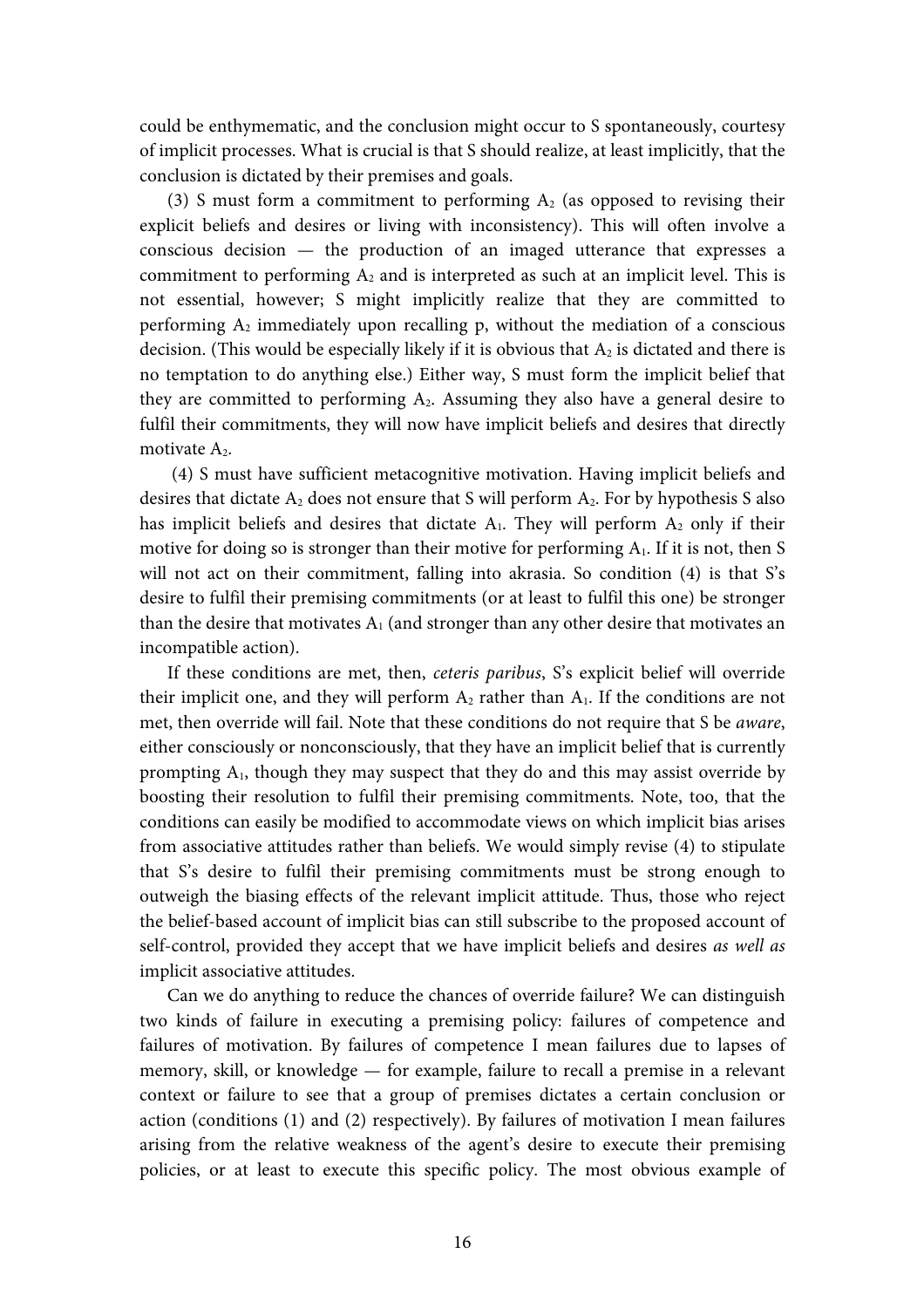motivation failure is where condition (4) is not met: a subject fails to act on their decision to perform an action because their implicit desire to execute their decision (to fulfil the commitment they have made) is, in the context, outweighed by an implicit desire to do something else. In a slightly different case, a subject might realize that their premises dictate a certain action but not be sufficiently motivated to commit to performing it, leading to a failure of condition (3). Motivation failure might also affect conditions  $(1)$ – $(2)$ . If an agent's commitment to their premises is weak, they may fail to put sufficient effort into memory search and conscious reasoning, resulting in motivational parallels to the failures of competence. (Recall itself is not, of course, under intentional control and is heavily context-dependent, but it can be intentionally stimulated by, for example, self-interrogation.) In general, high metacognitive motivation will be an important factor in effective override.

 We can illustrate this by returning to Juliet and her implicit belief in intelligence differences. In some circumstances the conditions for her explicit belief to override this belief will easily be met. Suppose Juliet is asked by an academic colleague whether she thinks there are racial differences in intelligence. The question will immediately remind her of her explicit belief on the matter, and it will be immediately obvious what response it dictates, so conditions (1) and (2) will be met. And since social norms dictate the same response as her explicit belief, Juliet will feel little temptation to give a different response, even if her metacognitive motivation is relatively weak. So conditions (3) and (4) will be met too, and Juliet will say that there are no racial differences in intelligence. Contrast this with a case where Juliet is alone in her study grading essays. Her implicit belief inclines her to give lower grades to her black students, though her explicit belief dictates that she take steps to resist this and grade impartially. Here the conditions for override are less likely to hold. Since grading places a heavy load on working memory, Juliet may not recall her explicit belief at all, and if she does she may not realize what it requires of her in each case. These failures of competence may be compounded by motivational failure. If Juliet's metacognitive motivation is relatively weak, she may not make the effort required to recall and consistently apply her explicit belief, and when she does she may not have the resolution required to overcome her gut feelings about what grades different students deserve.

 To sum up, in order to suppress an implicit bias, it is not sufficient to have an explicit unbiased belief and an explicit desire to be fair; one also needs a strong implicit metacognitive desire to make those explicit propositional attitudes effective in reasoning and action — strength of will, we might say. Failure to suppress implicit biases, I suggest, is often due to the weakness of this implicit desire.

#### 3.4 Some predictions

I shall conclude with some predictions of the proposed account, which might form the basis for experimental work or even practical techniques for combating implicit bias. I shall not attempt to describe specific protocols, but merely sketch some ideas which others may wish to take up.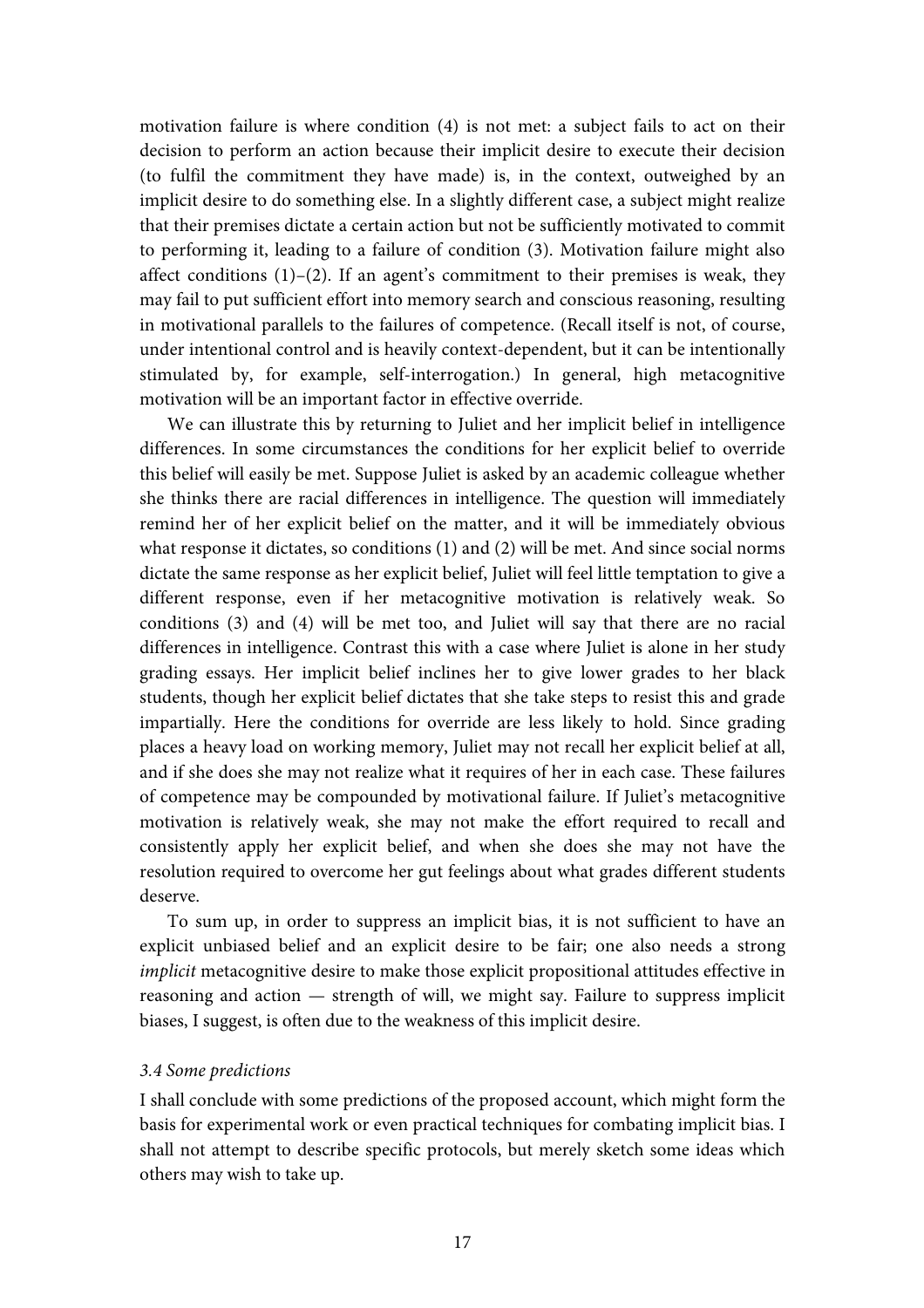The predictions concern agents who have a biased implicit belief and an unbiased explicit belief. The general prediction is that we should be able to manipulate the relative influence of a subject's biased and unbiased beliefs in a given context by manipulating the likelihood of conditions (1)–(4) being met. Raising the chances of their being met should tend to reduce the effects of the bias, and lowering the chances of their being met should tend to increase them. (Assuming explicit beliefs can override associations as well as beliefs, this prediction should also hold if the bias arises from an associative attitude rather than a belief.)

 Thus, one specific prediction is that offering reminders of the unbiased belief and its implications should reduce bias by increasing the chances of conditions (1) and (2) being met, while placing demands on working memory should increase the effects of bias by reducing the chances of those conditions being met. These predictions are, however, unlikely to be unique to the present account (though their falsity would of course undermine it).

 Other specific predictions focus on motivation. Since override is motivated, we should be able to manipulate it by manipulating the agent's motivational state. Thus, boosting an agent's motivation to execute the premising policy that constitutes the unbiased belief should increase the chances of all four conditions being met and so reduce the effect of the bias, whereas reducing this motivation should have the opposite effect.<sup>14</sup> Boosting might be achieved by providing subjects with direct or indirect reminders of the importance of the issue and of the harmful effects of the bias, and reduction by offering contrary suggestions. Similar effects should be obtainable by manipulating the agent's motivation for acting on their implicit belief. For example, if a subject is told that their interlocutor knows their 'gut feelings' and will reward them for acting on them, then this should boost their motivation for acting on their implicit belief, reducing the likelihood of override.<sup>15</sup> (An extreme version of this scenario is talking to God. As Huck says, you can't pray a lie.) Again, however, these predictions are unlikely to be specific to the present account; many theories will predict correlations between a subject's attitudes towards their bias and the likelihood of their acting on it.

 Perhaps the most distinctive prediction of the account is that we can manipulate implicit bias by manipulating a subject's desire to honour their commitments generally. Boosting this general desire should have the knock-on effect of boosting their specific desire to execute their premising commitments and so reduce the effects of implicit bias. This might be achieved by priming subjects with suggestions of the importance of keeping promises and sticking to commitments, or presenting them with stimuli associated with integrity, consistency, self-discipline, and strength of will

 $\overline{a}$ 

<sup>14</sup> For potentially relevant empirical findings, see studies on 'implicit motivation to control prejudice' (e.g., Glaser and Knowles, 2008; Park et el., 2008; Park and Glaser, 2011).

<sup>15</sup> See 'bogus pipeline' manipulations (e.g., Nier, 2005) in which subjects are told that the Implicit Association Test (used to measure implicit attitudes) is akin to a lie-detector test. The result is a closer correlation of subjects' implicit and explicit attitudes.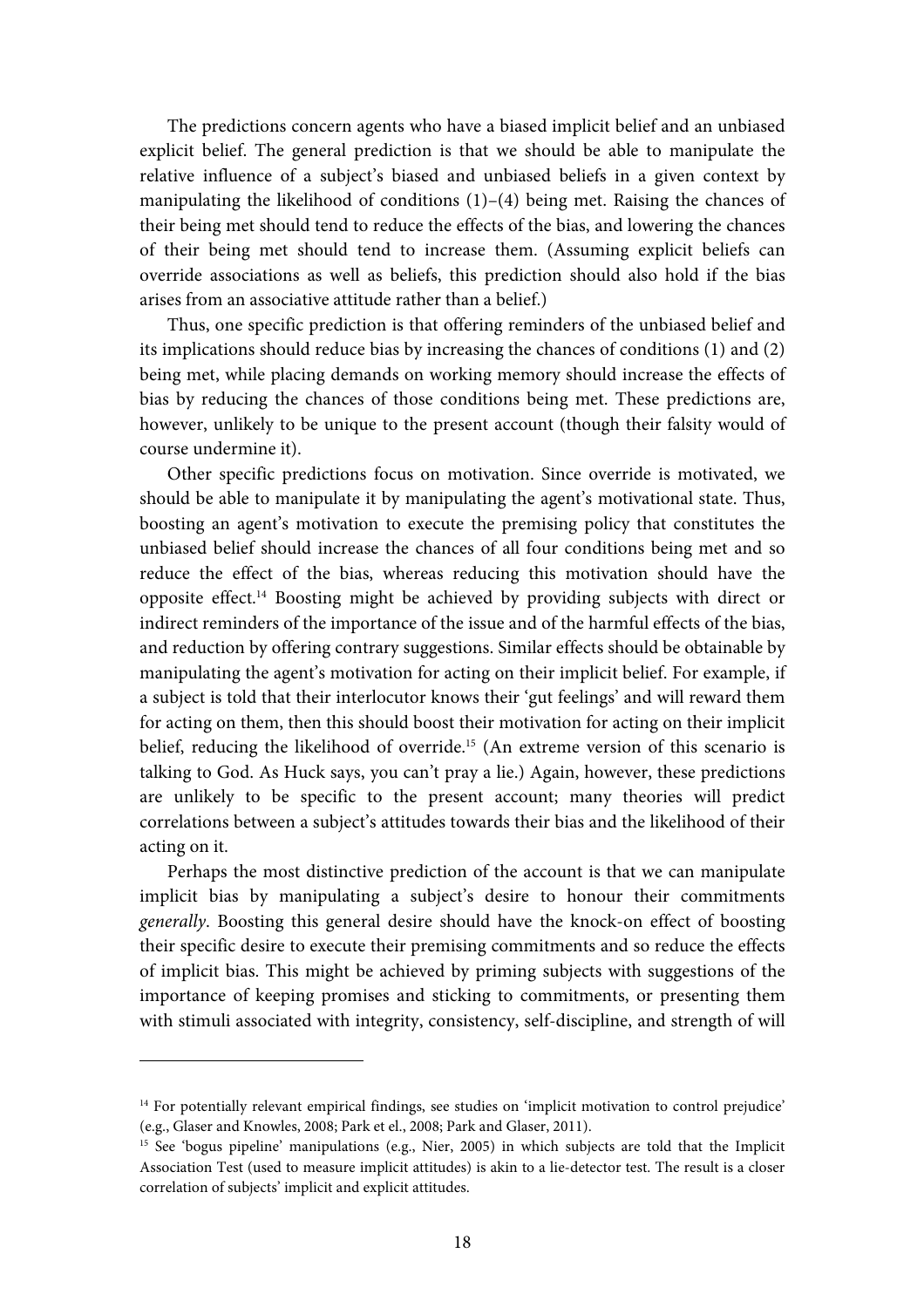(controlling of course for possible confounding factors). Suggestions and stimuli that tend to weaken a subject's desire to keep their promises and honour their commitments should have the opposite effect and increase the effects of bias. These predictions arise from the role commitment plays in the dual-level account of implicit bias, and as far as I know they are unique to the account. Confirmation of them would therefore be strong support for it.

# **Conclusion**

On the view I have sketched implicit bias is more a part of us than we may like to think, and perhaps more natural to us too, reflecting the operations of subpersonal belief-forming mechanisms that were designed to be adaptive not impartial. We all play double sometimes. But while bias may be natural, so is the capacity to overcome it. Our ability to engage in explicit thought is one of our most distinctively human features, and with sufficient strength of will we can use it to reflectively control our actions, override our biases, and become better, fairer people.<sup>16</sup>

## **Works Cited**

 $\overline{a}$ 

- Arpaly, N. (2003). Unprincipled Virtue: An Inquiry Into Moral Agency. Oxford: Oxford University Press.
- Bennett, J. (1974). The conscience of Huckleberry Finn. Philosophy, 49(188), 123-34.
- Bosson, J. K., Swann, W. B. Jr., & Pennebaker, J. W. (2000). Stalking the perfect measure of implicit self-esteem: the blind men and the elephant revisited? Journal of Personality and Social Psychology, 79(4), 631-43.
- Brownstein, M. and Madva, A. (2012a). Ethical automaticity. Philosophy of the Social Sciences, 42(1), 68-98.
- Brownstein, M. and Madva, A. (2012b). The normativity of automaticity. Mind  $\mathfrak{G}$ Language, 27(4), 410-34.
- Carruthers, P. (2006). The Architecture of the Mind: Massive Modularity and the Flexibility of Thought. Oxford: Oxford University Press.
- Carruthers, P. (2009). An architecture for dual reasoning. In J. St. B. T. Evans and K. Frankish (eds.), In Two Minds: Dual Processes and Beyond (pp. 109-27). Oxford: Oxford University Press.
- Carruthers, P. (2011). The Opacity of Mind: An Integrative Theory of Self-Knowledge. New York, NY: Oxford University Press.
- Carruthers, P. (2013a). On knowing your own beliefs: a representationalist account. In N. Nottelmann (ed.), New Essays on Belief: Constitution, Content and Structure (pp. 145-65). Basingstoke: Palgrave Macmillan.

<sup>&</sup>lt;sup>16</sup> Thanks for comments and advice are due to Michael Brownstein, Ward Jones, Maria Kasmirli, Jenny Saul, an anonymous referee, and the participants in the Implicit Bias and Philosophy project.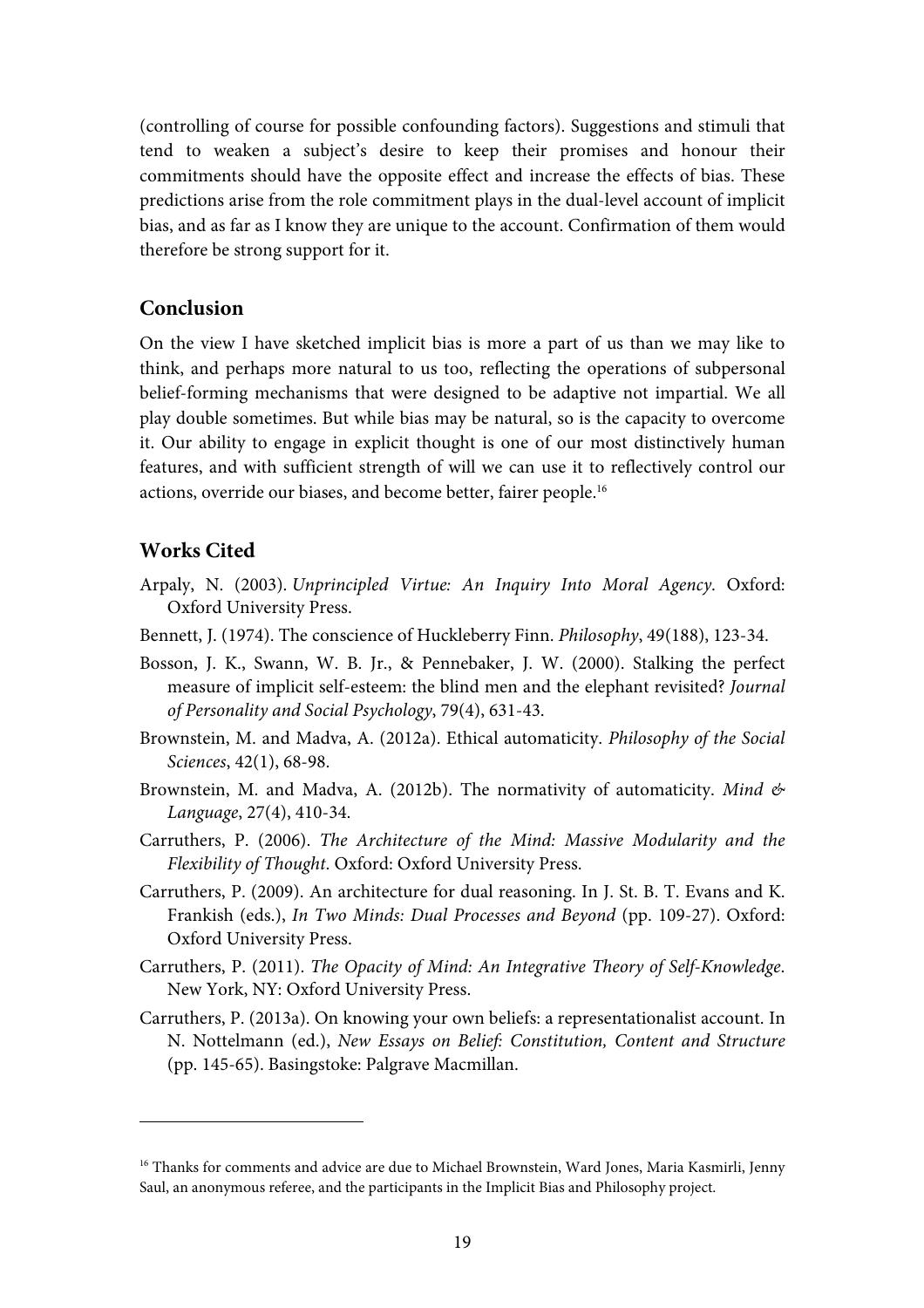- Carruthers, P. (2013b). The fragmentation of reasoning. In P. Quintanilla (ed.), La Coevolución de Mente y Lenguaje: Ontogénesis y Filogénesis (pp. 181-204). Lima: Fondo Editorial de la Pontificia Universidad Católica del Perú.
- Carruthers, P. (2014). On central cognition. Philosophical Studies, 170(1), 143-62.
- Cohen, L. J. (1992). An Essay on Belief and Acceptance. Oxford: Oxford University Press.
- Crano, W. D. and Prislin, R. (eds.). (2008). Attitudes and Attitude Change. New York, NY: Psychology Press.
- De Houwer, J. (forthcoming). A propositional model of implicit evaluation. Social Psychology and Personality Compass.
- Dennett, D. C. (1991). Consciousness Explained. New York: Little, Brown and Co.
- Descartes, R. (1642/1984). Objections and replies. In J. Cottingham, R. Stoothoff, and D. Murdoch (eds.), The Philosophical Writings of Descartes: Volume 2 (pp. 63- 383). Cambridge: Cambridge University Press.
- Engel, P. (ed.). (2000). Believing and Accepting. Dordrecht: Kluwer.
- Evans, J. St. B. T. and Over, D. E. (1996). Rationality and Reasoning. Hove: Psychology Press.
- Evans, J. St. B. T. and Stanovich, K. E. (2013). Dual-process theories of higher cognition: advancing the debate. Perspectives on Psychological Science, 8(3), 223- 41.
- Faraci, D. and Shoemaker, D. (2014). Huck vs. JoJo: moral ignorance and the (a)symmetry of praise and blame. In J. Knobe, T. Lombrozo, and S. Nichols (eds.), Oxford Studies in Experimental Philosophy: Volume 1 (pp. 7-27). Oxford: Oxford University Press.
- Frankish, K. (2004). Mind and Supermind. Cambridge: Cambridge University Press.
- Frankish, K. (2009). Systems and levels: dual-system theories and the personalsubpersonal distinction. In J. St. B. T. Evans and K. Frankish (eds.), In Two Minds: Dual Processes and Beyond (pp. 89-107). Oxford: Oxford University Press.
- Frankish, K. (2010). Dual-process and dual-system theories of reasoning. Philosophy Compass, 5(10), 914-26.
- Frankish, K. (2012). Dual systems and dual attitudes. Mind & Society,  $11(1)$ ,  $41-51$ .
- Frankish, K. and Evans, J. St. B. T. (2009). The duality of mind: an historical perspective. In J. St. B. T. Evans and K. Frankish (eds.), In Two Minds: Dual Processes and Beyond (pp. 1-29). Oxford: Oxford University Press.
- Gawronski, B., Hofmann, W., and Wilbur, C. J. (2006). Are "implicit" attitudes unconscious? Consciousness and Cognition, 15, 485-99.
- Gendler, T. S. (2008a). Alief and belief. The Journal of Philosophy, 105(10), 634-63.
- Gendler, T. S. (2008b). Alief in action (and reaction). Mind & Language, 23(5), 552-85.
- Glaser, J. and Knowles, E. D. (2008). Implicit motivation to control prejudice. Journal of Experimental Social Psychology, 44(1), 164-72.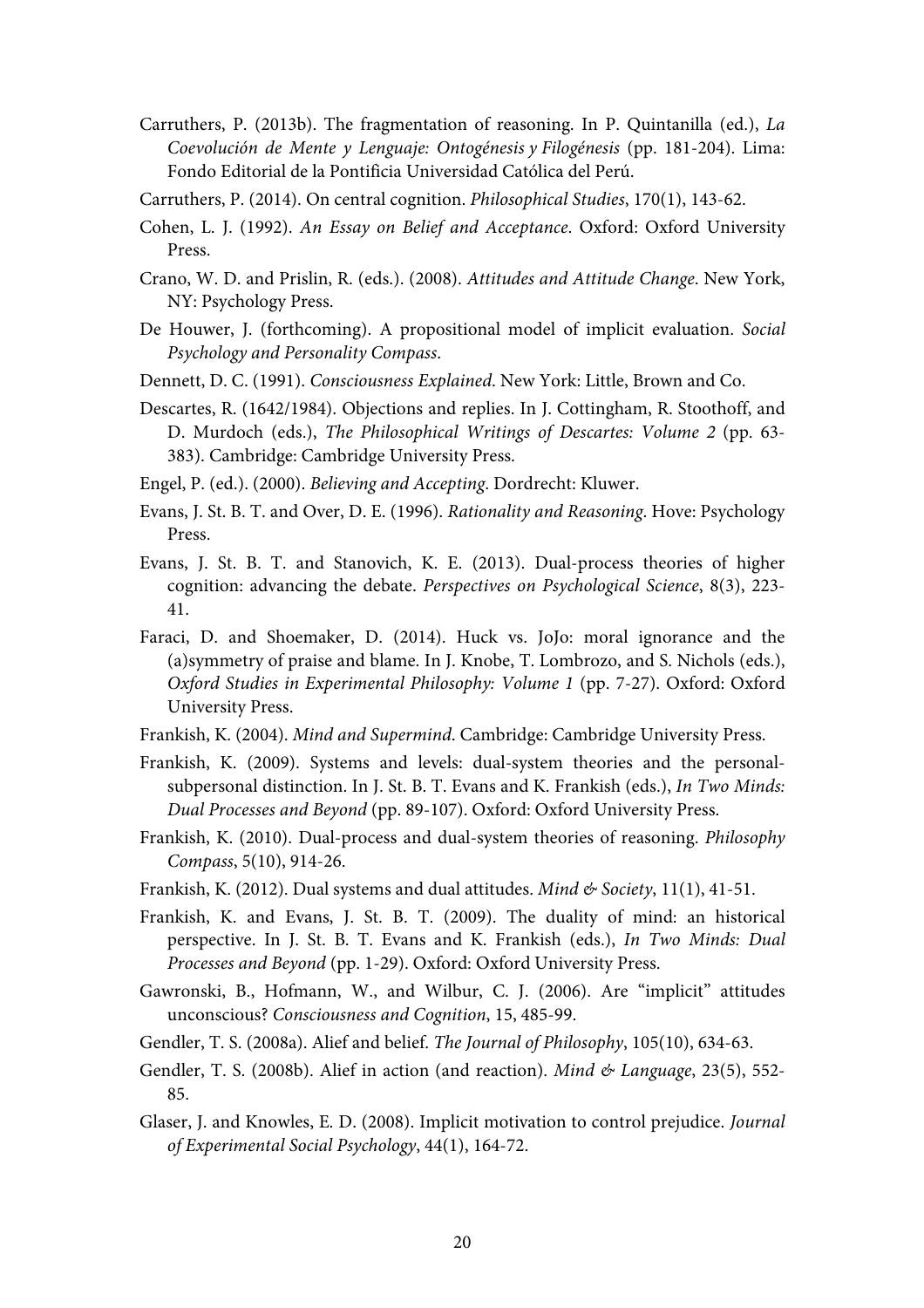- Hahn, A., Judd, C. M., Hirsh, H. K., and Blair, I. V. (2014). Awareness of implicit attitudes. Journal of Experimental Psychology: General, 143(3), 1369-92.
- Heal, J. (1994). Moore's paradox: a Wittgensteinian approach. Mind, 103(409), 5-24.
- Heal, J. (2002). On first-person authority. Proceedings of the Aristotelian Society, 102, 1-19.
- Holroyd, J. and Sweetman, J. This volume. The Heterogeneity of Implicit Bias.
- Hughes, S., Barnes-Holmes, D., and De Houwer, J. (2011). The dominance of associative theorizing in implicit attitude research: propositional and behavioral alternatives. The Psychological Record, 61, 465-96.
- James, W. (1890). The Principles of Psychology. New York: Henry Holt and Co.
- Levy, N. (2014). Neither fish nor fowl: implicit attitudes as patchy endorsements. Noûs. doi: 10.1111/nous.12074
- Madva, A. (ms). Why implicit attitudes are (probably) not beliefs.
- Mandelbaum, E. (2015). Attitude, inference, association: on the propositional structure of implicit bias. Noûs. doi: 10.1111/nous.12089
- Mitchell, C. J., De Houwer, J., and Lovibond, P. F. (2009). The propositional nature of human associative learning. Behavioral and Brain Sciences, 32, 183-246.
- Nier, J. A. (2005). How dissociated are implicit and explicit racial attitudes? A bogus pipeline approach. Group Processes & Intergroup Relations, 8(1), 39-52.
- Nosek, B. A., Hawkins, C. B., and Frazier, R. S. (2011). Implicit social cognition: from measures to mechanisms. Trends in Cognitive Sciences, 15(4), 152-9.
- Olson, M. A. and Fazio, R. H. (2003). Relations between implicit measures of prejudice: what are we measuring? Psychological Science, 14(6), 636-9.
- Oswald, F. L., Mitchell, G., Blanton, H., Jaccard, J., & Tetlock, P. E. (2013). Predicting ethnic and racial discrimination: a meta-analysis of IAT criterion studies. Journal of Personality and Social Psychology, 105(2), 171-92.
- Oswald, F. L., Mitchell, G., Blanton, H., Jaccard, J., & Tetlock, P. E. (2015). Using the IAT to predict ethnic and racial discrimination: small effect sizes of unknown societal significance. Journal of Personality and Social Psychology, 108(4), 562-71.
- Park, S. H. and Glaser, J. (2011). Implicit motivation to control prejudice and exposure to counterstereotypic instances reduce spontaneous discriminatory behavior. Korean Journal of Social and Personality Psychology, 25(4), 107-20.
- Park, S. H., Glaser, J., and Knowles, E. D. (2008). Implicit motivation to control prejudice moderates the effect of cognitive depletion on unintended discrimination. Social Cognition, 26(4), 401-19.
- Pizarro, D., Uhlmann, E., and Salovey, P. (2003). Asymmetry in judgments of moral blame and praise: the role of perceived metadesires. Psychological Science, 14(3), 267-72.
- Schwitzgebel, E. (2010). Acting contrary to our professed beliefs, or the gulf between occurrent judgment and dispositional belief. Pacific Philosophical Quarterly, 91(4), 531-53.